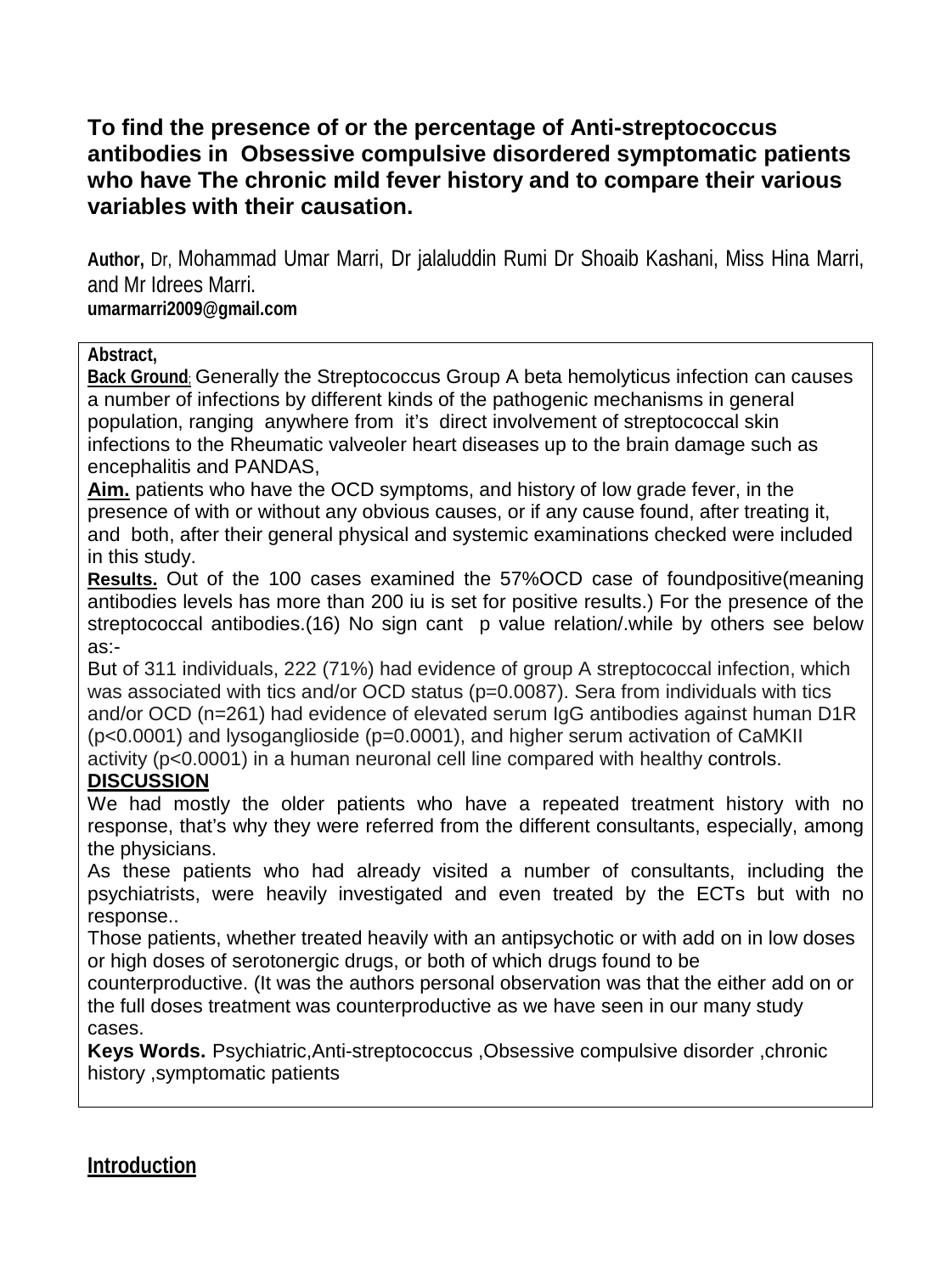Generally the Streptococcus Group A beta hemolyticus infection can causes by a number of infections by different kinds of the pathogenic mechanisms in general population ranging from, anywhere, directly from the involvement of streptococcal skin infections to the Rheumatic heart valveoler diseases. (8) up to the brain diseases such as eg PANDAS.

The immune system cross-reacts to start attacking our own heart thinking these are the "M proteins" of the body of the pathogen bacteria so that is what it how causes the rheumatic fever, pancardits, and with its late seqlae are the fibrotic valveoler heart diseases, or rheumatic heart disease.

The same is the case with the brain diseases. As the antibodies against the "M" Protein of myelin sheet of the neuronal axonal processes causes the demyelinating type of damage in brain.

A diagnosis of paediatric autoimmune neuropsychiatric disorders associated with streptococcal infections (PANDAS) is made when neuropsychiatric disease is precipitated by streptococcal infection (1). Antistreptolysin-O titters are an important tool for diagnosing recent streptococcal infection in patients with Sydenham's chorea and PANDAS, since throat cultures are usually negative because of the latent onset of the neuropsychiatric disease. The upper limit for normal antistreptolysin-O titters is 200 IU/ml in children, but no normal upper limit exists for healthy adults. We propose that an antistreptolysin-O titer of 270 IU/ml is the significant upper limit for healthy adults. This finding will aid in the investigation and diagnosis of new cases of adult PANDAS.

Odds of ABGA seropositivity are increased fivefold in primary OCD compared with controls, but are comparable to those associated with disorders previously associated with ABGA, providing arcumstantial evidence of automorphic in a subset of those with primary OCD. Further experimental studies are needed to ascertain whether this So A ABGA serpose and the served in the served in person to the conduct of the served in ABGA, provid in increase the served of although a HSGA, provid in increasing the served of a conduction of the served in the served i

relationship is causal. Acute- and convalescent-phase serum specimens were collected from 50 patients with group A streptococcal

pharyngitis. The anti-streptolysin O (ASO) titer for each serum specimen was determined by using both the

standard neutralization assay and the latex agglutination (LA) test (Rheumagen ASO; Biokit Inc., New Britain,

Conn.). When the ASO titers derived by the two methods were compared, the correlation coefficient was 0.93.(14

When the ability of the LA test to demonstrate a significant ASO titer rise (.2 dilutions) was compared with

that of the standard neutralization assay, the LA test had a sensitivity of 91%, a specificity of 86%, a positive

predictive value of 83%, and a negative predictive value of 92%. Triplicate LA test determinations were

performed on a subset of 31 serum specimens, and for 29 (94%), the repeated ASO titers were all within 1

dilution of each other; the width of the 95% confidence interval for the triplicate measurements of each serum

specimen was ±32.8 IU. We found the Rheumagen ASO to be a simple, rapid LA procedure for measuring

ASO titers that produces results that are highly reproducible, show little lot-to-lot(15) **Microglia**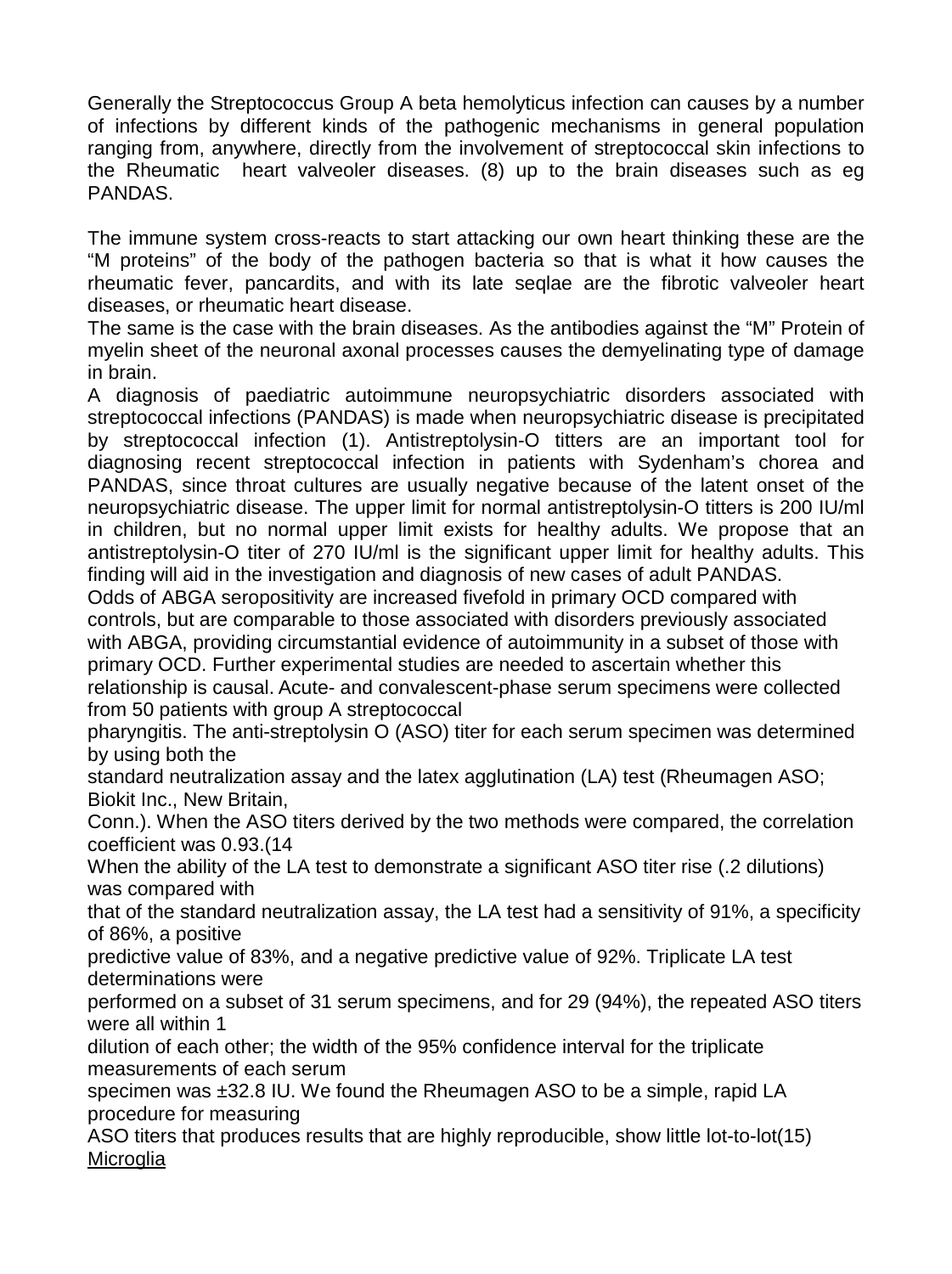Recent studies have shown that there is a relevance of microglia in the aetiology of PANDAS(7.)

The Microglia cells play a major role to mediate the immune reactions in the central nervous system. it also involved in the movement, behaviours and neuropsychiatric disorders in children. The GAS infection produces the anti-neuronal autoantibodies in CNS as dopamine receptor-mediated encephalitis within the basal ganglia, where they have been recognised four types of IgG autoantibodies against neuronal auto antigens in patient's sera are, for example, tubulin, lysoganglioside  $G_{\text{M1}}$ , and dopamine receptors D1 and D were recognized.(10).

 It was shown that, the microglia were also involved in the brain development, the blood brain barrier homeostasis for highly selective filtrations, plasticity, and the adult neurogenesis. There is also as a ligand that binds to the transporter protein, where it expressed by activating the microglia. Further it has shown that an increase in microglial activity was found in striatal volume of the children with PANDAS (4). The childhood streptococcal infection has also shown an immunological reactions has the direct effect on Microglia cells, which plays a major role to mediate immune reactions in the central nervous system to play a role in some patients with causing in the Tourette syndrome (pandas) in adults.

The Obsessive compulsive symptoms (not the disorder, where the cause is unknown) has the repeated urge to a point that patient already recognise that these behaviours are excessive and irrational and they wished that they could get rid of the obsessions and compulsions thinking process.(8)This all is also known as pandas, or OCD spectrum disorder.(4)

Here is life becomes just a misery. Although it seems to be very difficult and labouring type of illnesses, but it has a very simple to treatment, as we learned from our knowledge, that these patients are very resistant to all psychiatric medicines, if treated alone with it. But if they are treated together with both the penicillin and the psychotropic medications, it will produce the drastic results.

# *. Sydenham's chorea/ disease*

The SD can vary from a patient to patient, ranging from slightly grimacing to involuntary movements that are frequent and severe to sever uncontrolled quasipurposive movement.

. This disease is also well known for its the emotional instability and caused by the same bacteria,ie the Streptococcus Group A beta hemolyticus infection antibodies, directed against the basil ganglia.(14)where it causes low levels of GABA leading to higher levels of dopaminergic activity which in turn causes the rapid, irregular and aimless involuntary, uncoordinated movements of the arms, legs, and the trunk muscles, results in the weakness stumbling and falling slurred speech difficulty in concentrating and difficulties in writings.(8) profer.(4)<br>re is life becomes just a misery. Although it seems to be very diffice of illnesses, but it has a very simple to treatment, as we learned from<br>the partieris are very resistant to all psychiatric medicines, if tr

For an OCD spectrum disorders such as tics, obsessive compulsive disorder symptoms (OCD) and its relationship to Sydenham chorea (SC), which is the neurologic manifestation of acute rheumatic fever.(or PANDAS), For which it is essential to have an history of the Streptococcus pyogens infection(group A streptococci).(9)

The SD is a neurological disorder of childhood,(4) resulting from the infection by a group A of beta haemolytic streptococcus bacterium. This bacterium resides in the throat, as described above, by causing the rheumatic fever. Then its antibodies acts against the neurons and neuronal coverings by the Virchow of cross reacting to their" M proteins resulting from childhood infection.(13)

3. Dyskinesias is also a psychiatric disorder, caused by the streptococcal infections (6)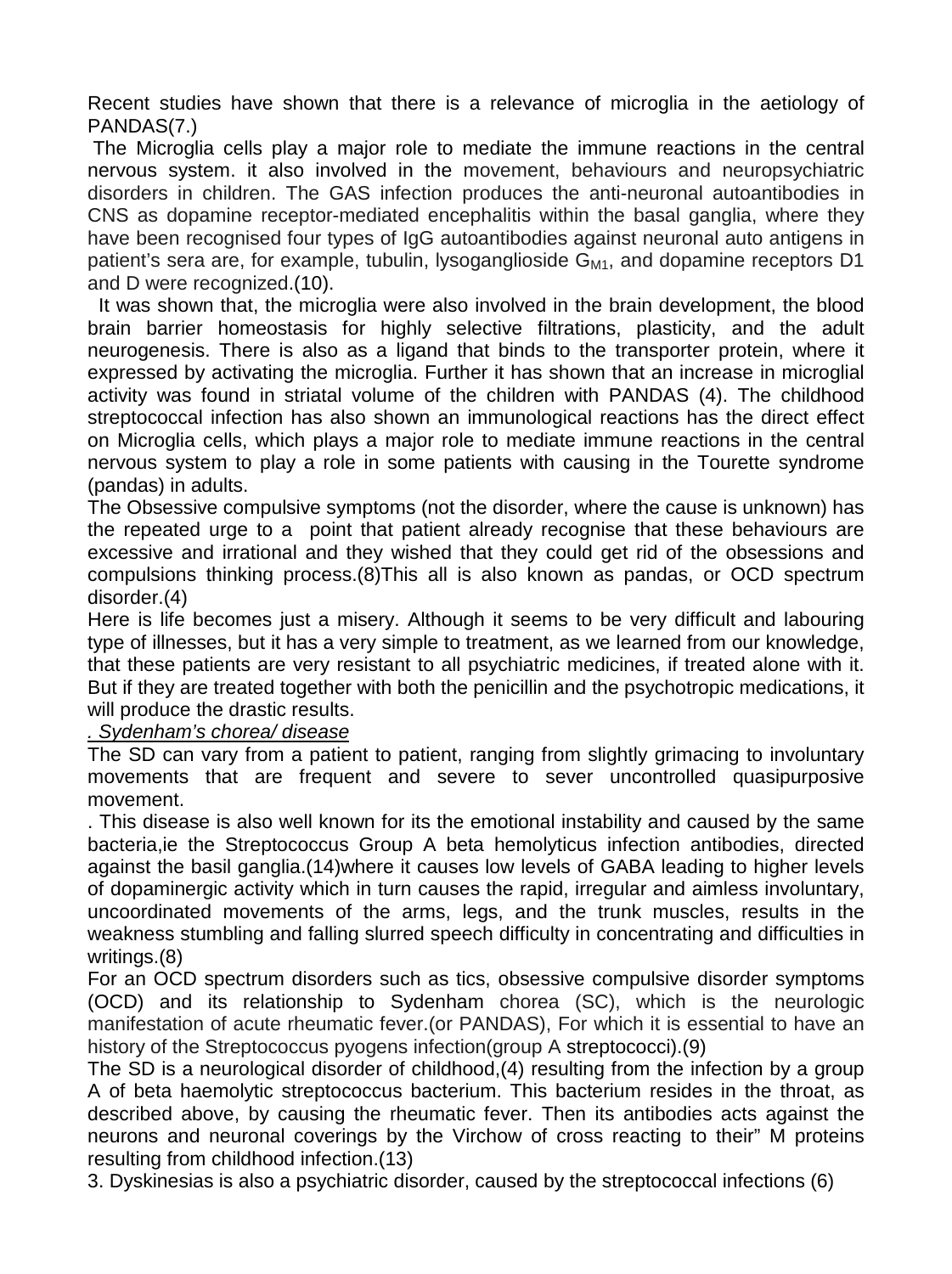# 4. PANDAS vs. PANS (2)

PANS, a Pediatric Acute-Onset of Neuropsychiatric Syndrome (6).while (PANS), is a condition characterized by

Sudden onset of OCD (6), tics or disturbed food intake along with various psychiatric distortions, which is similar to PANDAS. But unlike the PANDAS, the PANS syndrome does not always require previous GAS infection. (2)

#### Renal involvement

In this type previous the Streptococcus Group A beta hemolyticus infection, causes the most malignant end renal stage or In the kidneys failure, ie. Known as the rapidly progressive post-streptococcal glomerulo nephritis is the most rapidly and the most irreversibly damaging of all the kidney disease that leading to end renal disease and needs the renal transplantation.

Here the Pathogenesis of the post streptococcal glomerulonephritis is different than others in that here the antigens are from the pathogen and the antibodies are from us. These antigen antibodies combine with the complement system grow inside of the glomeruli where they form insoluble complexes causing local immune reactions and inflammation is known as type II hypersensitivity damage.

This condition is manifested in the form granular renal casts, malignant hypertension, mild to moderate protein urea, and oligo urea leading rapid unset of the chronic. Renal failure and uraemia.

# **Methodology.**

**Aims objectives**

This study was carried out for about one year to collect the data from various psychiatric patients who have the history of low grade fever in the presence of with or without any obvious causes. After, excluding or after treating the obvious causes if found in the patients during their general physical and systemic examinations. After the close scrutiny, they were sent to laboratory for the presence of streptococcus Group A beta hemolyticus antibodies testing, the Anti-streptomycin's titter levels it is set at more than 200 is said to be positive.(16) (ASO titter) The completives<br>
Sobjectives<br>
Sobjectives<br>
Sobjectives<br>
Sobjectives<br>
Sobjectives<br>
Sobjectives<br>
Sobjectives and the history of low grade fever in the presence of wive<br>
vious causes. After, excluding or after treating the ob

#### **Inclusion excluding criteria**

All those patients were included in this study, who could have given their consent,

All those patients were excluded from this study, who all minors or mentally retarded patients who were not able to give the consent.

Although many patients who have had a history of low grades fever but at the time of study they had also another emergency which prompted to an urgent medical or psychiatric attention for which the history taking was risky, was also excluded from the study.

All those patients who were above 75 years old or because of their debilitating health,

#### **Confidentiality.**

The majority of the names in the spss data were not the real ones for the confidentiality/ security reasons. A number was allotted to a person with a fake name to it with all its information. (The original identity is with the patient and with the author).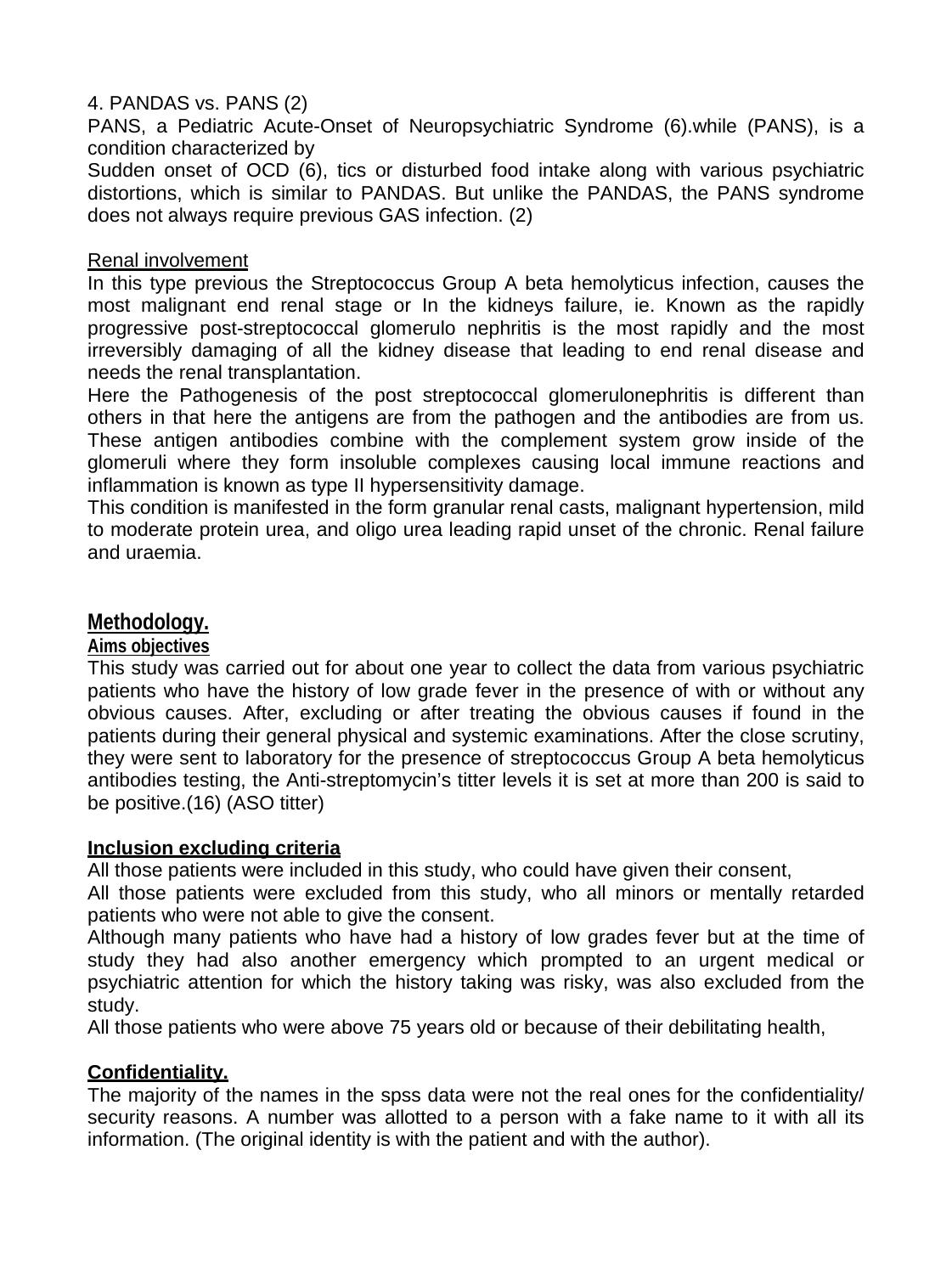If any one of the participants, requested for his original name to be included with his/her original data than they were included as such.

#### **Investigations**

All tests, including the ASO titter, were available in the government hospitals most of the time. If someone wanted it from outside, the private lab, ( one lab was made available at subsidiary rates, there at rs150/ test in 2021). While others could carry it out from their own personal or choice lab.

# **RESULTS**

Out of the 100 cases examined the 57%OCD case of found positive (means more than 200 iu is set for positive result.) For the presence of the streptococcal antibodies.(16) No sign cant p value relation/.while by others see below as

But of 311 individuals, 222 (71%) had evidence of group A streptococcal infection, which was associated with tics and/or OCD status (p=0.0087). Sera from individuals with tics and/or OCD (n=261) had evidence of elevated serum IgG antibodies against human D1R (p<0.0001) and lysoganglioside (p=0.0001), and higher serum activation of CaMKII activity (p<0.0001) in a human neuronal cell line compared with healthy controls (11) But my p. Value was more than...As seen in the table below

Surprisingly a few people or just 18% had already received specific treatment while they were visiting different consultants including the psychiatrists .Majority of them i.e. 82% had no tr

|       | <b>ASO_titer</b> |           |         |         |            |  |  |  |  |
|-------|------------------|-----------|---------|---------|------------|--|--|--|--|
|       |                  | Frequency | Percent | Valid   | Cumulative |  |  |  |  |
|       |                  |           |         | Percent | Percent    |  |  |  |  |
|       | Negative(<200)   | 43        | 43.0    | 43.0    | 43.0       |  |  |  |  |
| Valid | Positive(>200)   | 57        | 57.0    | 57.0    | 100.0      |  |  |  |  |
|       | Total            | 100       | 100.0   | 100.0   |            |  |  |  |  |

| ASO_titer * Family history Cross tabulation |  |  |  |
|---------------------------------------------|--|--|--|
|---------------------------------------------|--|--|--|

|           |                                             | <b>ASO_titer</b>           |         |                 |                |                 |            |
|-----------|---------------------------------------------|----------------------------|---------|-----------------|----------------|-----------------|------------|
|           |                                             | Frequency                  | Percent |                 | Valid          |                 | Cumulative |
|           |                                             |                            |         |                 | Percent        |                 | Percent    |
|           | Negative(<200)                              | 43                         | 43.0    |                 | 43.0           |                 | 43.        |
| Valid     | Positive(>200)                              | 57                         | 57.0    |                 | 57.0           |                 | 100.0      |
| Total     |                                             | 100                        | 100.0   |                 | 100.0          |                 |            |
|           | ASO_titer * Family history Cross tabulation |                            |         |                 |                |                 |            |
|           |                                             |                            |         |                 | Family history |                 | Total      |
|           |                                             |                            | Yes     |                 | <b>No</b>      |                 |            |
|           |                                             | Count                      |         | 13 <sub>a</sub> |                | 30 <sub>a</sub> | 43         |
|           |                                             | <b>Expected Count</b>      |         | 15.9            |                | 27.1            | 43.0       |
|           |                                             | % within ASO_titer         |         | 30.2%           | 69.8%          |                 | 100.0%     |
| ASO_titer | Negative(<20<br>$\left( 0\right)$           | % within<br>Family_history |         | 35.1%           | 47.6%          |                 | 43.0%      |
|           |                                             | % of Total                 |         | 13.0%           | 30.0%          |                 | 43.0%      |
|           |                                             | Residual                   |         | $-2.9$          |                | 2.9             |            |
|           |                                             | Std. Residual              |         | $-.7$           |                | .6              |            |
|           | Positive(>20                                | Count                      |         | 24a             |                | 33 <sub>a</sub> | 57         |
|           | 0)                                          | <b>Expected Count</b>      |         | 21.1            |                | 35.9            | 57.0       |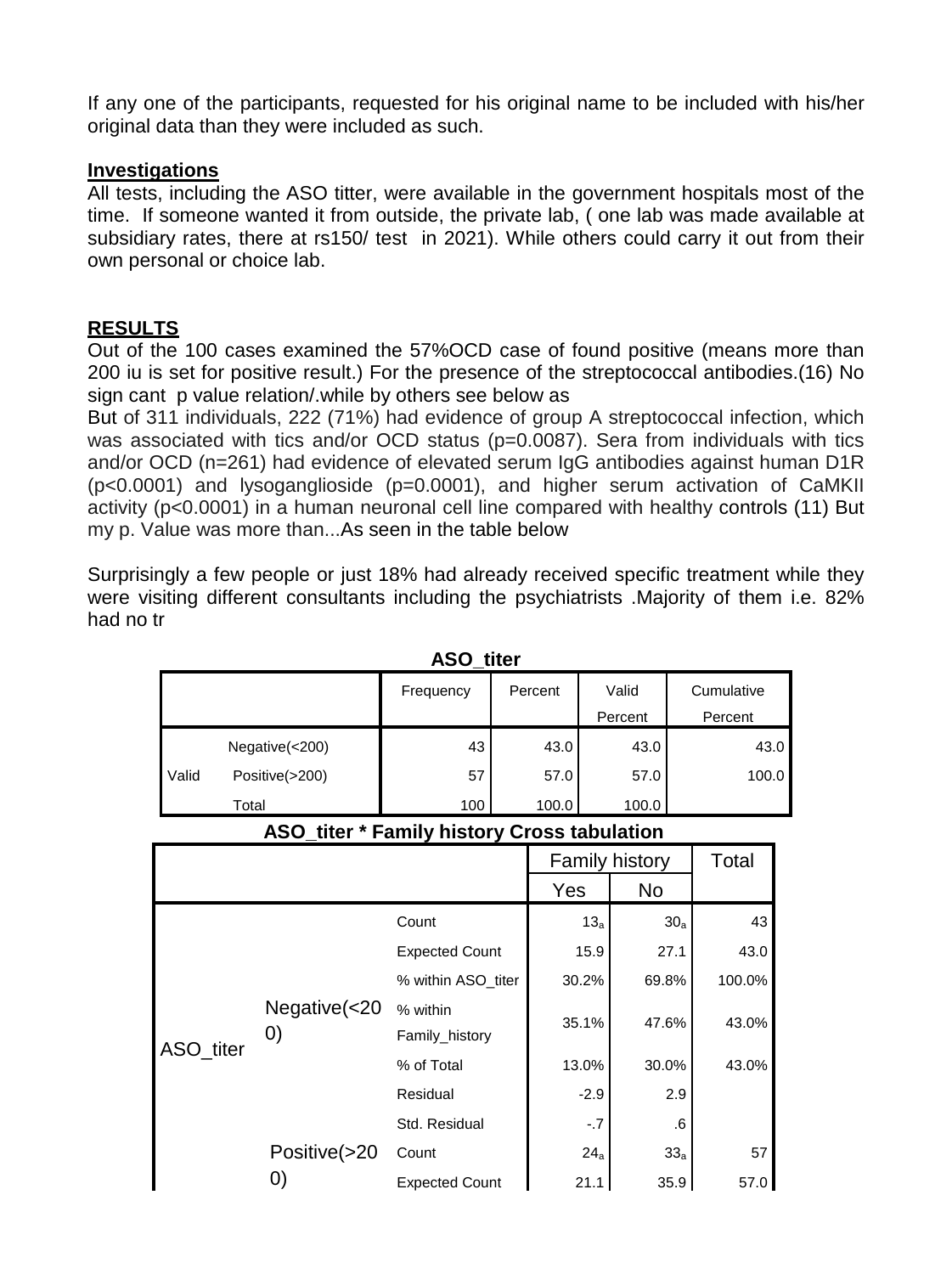|       | % within ASO_titer         | 42.1%  | 57.9%  | 100.0% |
|-------|----------------------------|--------|--------|--------|
|       | % within<br>Family_history | 64.9%  | 52.4%  | 57.0%  |
|       | % of Total                 | 24.0%  | 33.0%  | 57.0%  |
|       | Residual                   | 2.9    | $-2.9$ |        |
|       | Std. Residual              | .6     | $-.5$  |        |
|       | Count                      | 37     | 63     | 100    |
|       | <b>Expected Count</b>      | 37.0   | 63.0   | 100.0  |
| Total | % within ASO titer         | 37.0%  | 63.0%  | 100.0% |
|       | % within Family<br>history | 100.0% | 100.0% | 100.0% |
|       | % of Total                 | 37.0%  | 63.0%  | 100.0% |

Each subscript letter denotes a subset of Family history categories whose column proportions do not differ significantly from each other at the .05 level.

# **Chi-Square Tests**

|                                    | Value                      | df | Asymp.<br>Sig. (2-<br>sided) | Exact<br>Sig. (2-<br>sided) | Exact<br>Sig. (1-<br>sided) |
|------------------------------------|----------------------------|----|------------------------------|-----------------------------|-----------------------------|
| Pearson Chi-Square                 | $1.482^{a}$                |    | .223                         |                             |                             |
| Continuity Correction <sup>b</sup> | 1.017                      | 1  | .313                         |                             |                             |
| Likelihood Ratio                   | 1.497                      | 1  | .221                         |                             |                             |
| <b>Fisher's Exact Test</b>         |                            |    |                              | .296                        | .157                        |
| Linear-by-Linear Association       | 1.467                      | 1  | .226                         |                             |                             |
| N of Valid Cases                   | 100                        |    |                              |                             |                             |
|                                    |                            |    |                              |                             |                             |
|                                    | <b>Symmetric Measures</b>  |    | Value                        |                             |                             |
|                                    |                            |    |                              |                             | Approx.<br>Sig.             |
|                                    | Phi                        |    |                              | $-122$                      | .223                        |
| Nominal by                         | Cramer's V                 |    |                              | .122                        | .223                        |
| Nominal                            | Contingency<br>Coefficient |    |                              | .121                        | .223                        |

# **Symmetric Measures**

|                  |                            | Value  | Approx.<br><br>Sig. |
|------------------|----------------------------|--------|---------------------|
|                  | Phi                        | $-122$ | .223                |
| Nominal by       | Cramer's V                 | .122   | .223                |
| Nominal          | Contingency<br>Coefficient | .121   | .223                |
| N of Valid Cases |                            | 100    |                     |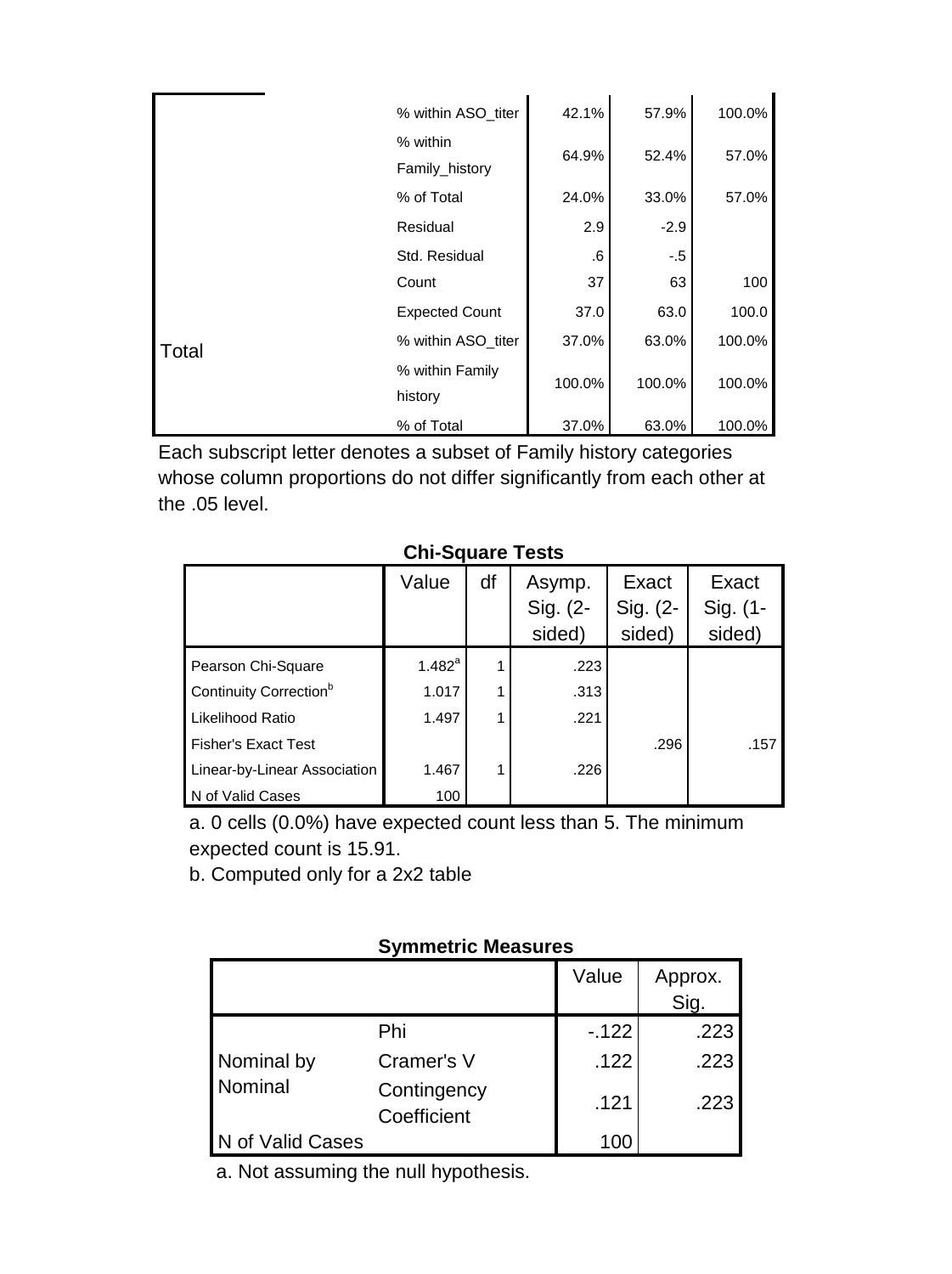b. Using the asymptotic standard error assuming the null hypothesis.



# House\_type | Total Katcha | Pakka ASO\_tit er Negative(<20 % within 0) Count  $25_a$  18<sub>a</sub> 43 Expected  $\begin{array}{|c|c|c|c|c|c|c|c|}\n\hline\n\text{Count} & 21.5 & 21.5 & 43.0\n\end{array}$ % within ASO\_titer 58.1% 41.9% 100.0% House\_ty pe 50.0% 36.0% 43.0% % of Total | 25.0% | 18.0% | 43.0% Residual  $\vert$  3.5  $\vert$  -3.5 Std.  $Residual$  .8  $-8$ Positive(>20 Count  $25_a$  32<sub>a</sub> 57 Expected  $\begin{array}{|c|c|c|c|c|c|c|c|}\n\hline\n\text{Count} & 28.5 & 28.5 & 57.0\n\end{array}$ % within ASO\_titer 43.9% 56.1% 100.0% From Expected Ratch  $25$  18<br>
Expected  $25$  18<br>
Expected  $25$  18<br>
Count 2.1.5 21.5<br>
We within ASO\_itit ASO\_ititin and the section of the section of the section of the section of the section of the section of the section of

% within House\_ty

50.0% 64.0% 57.0%

pe

# **ASO\_titer \* House type Cross tabulation**

0)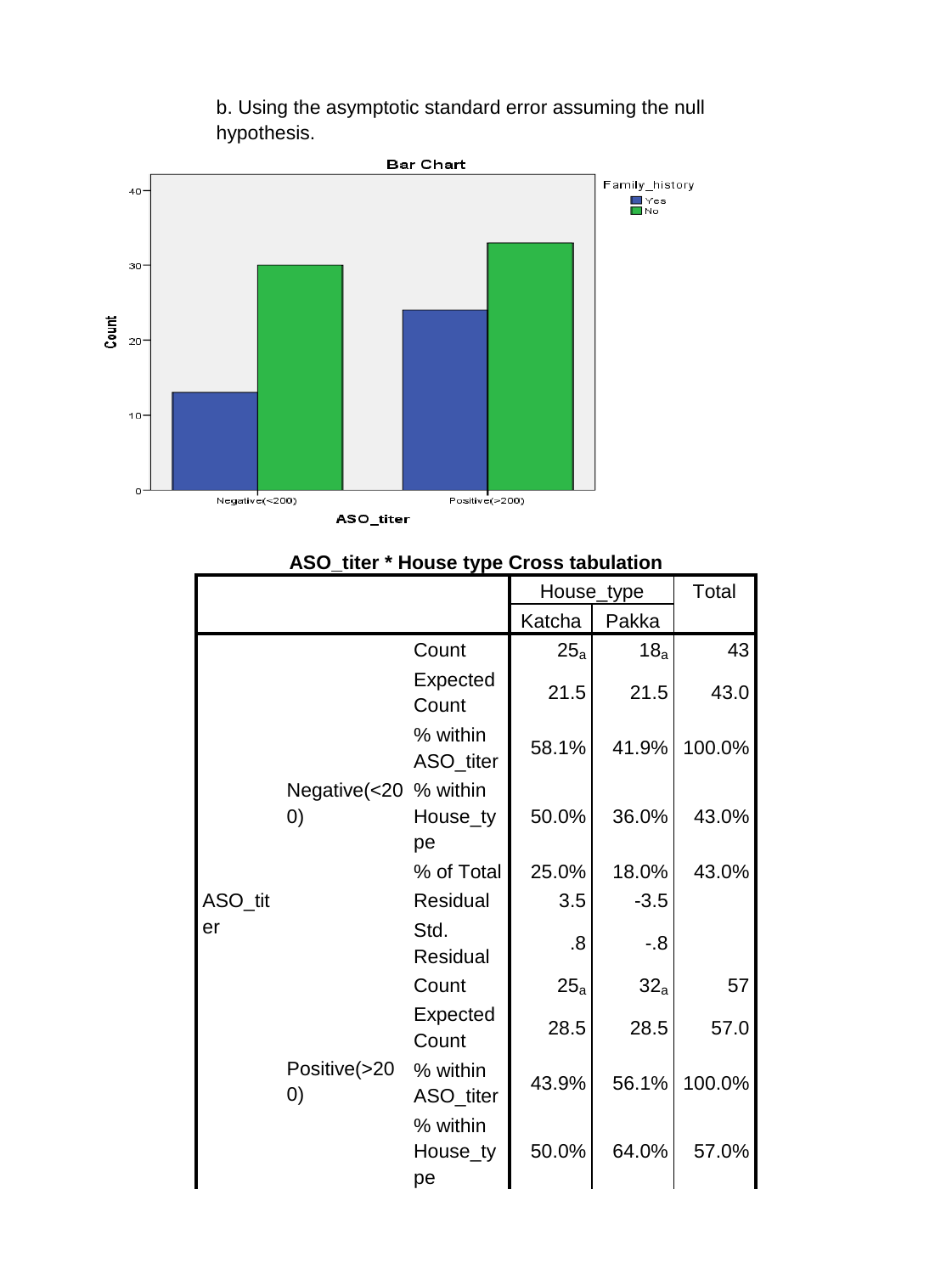|            | <b>OVININGLIO MIGASULGS</b> |        |       |        |       |                      |
|------------|-----------------------------|--------|-------|--------|-------|----------------------|
|            |                             |        |       | Value  |       | 6<br>Approx.<br>Sig. |
| Nominal by | Phi                         |        |       | .141   |       | .157                 |
| Nominal    | Cramer's V                  |        |       | .141   |       | .157                 |
|            | Count                       |        | 50    |        | 50    | 100                  |
|            | Expected<br>Count           |        | 50.0  |        | 50.0  | 100.0                |
| Total      | % within<br>ASO_titer       |        | 50.0% |        | 50.0% | 100.0%               |
|            | % within<br>House_ty        | 100.0% |       | 100.0% |       | 100.0%               |
|            | pe                          |        |       |        |       |                      |
|            | % of Total                  |        | 50.0% |        | 50.0% | 100.0%               |

#### **Symmetric Measures**

Each subscript letter denotes a subset of House\_type categories whose column proportions do not differ significantly from each other at the .05 level.

# **Chi-Square Tests**

|                                                                                                                                | Value                | df | Asymp.<br>Sig. (2-<br>sided) | Exact<br>Sig. (2-<br>sided) | Exac<br>t Sig.<br>$(1 -$<br>side<br>d) |
|--------------------------------------------------------------------------------------------------------------------------------|----------------------|----|------------------------------|-----------------------------|----------------------------------------|
| Pearson Chi-Square                                                                                                             | $1.999$ <sup>a</sup> | 1  | .157                         |                             |                                        |
| Continuity<br>Correction <sup>b</sup>                                                                                          | 1.469                | 1  | .226                         |                             |                                        |
| <b>Likelihood Ratio</b>                                                                                                        | 2.006                | 1  | .157                         |                             |                                        |
| <b>Fisher's Exact Test</b><br>Linear-by-Linear<br>Association                                                                  | 1.979                | 1  | .159                         | .225                        | .113                                   |
| N of Valid Cases                                                                                                               | 100                  |    |                              |                             |                                        |
| a. 0 cells (0.0%) have expected count less than 5. The minimum<br>expected count is 21.50.<br>b. Computed only for a 2x2 table |                      |    |                              |                             |                                        |
| Copyright © 2021 IEEE-SEM Publications                                                                                         |                      |    |                              |                             |                                        |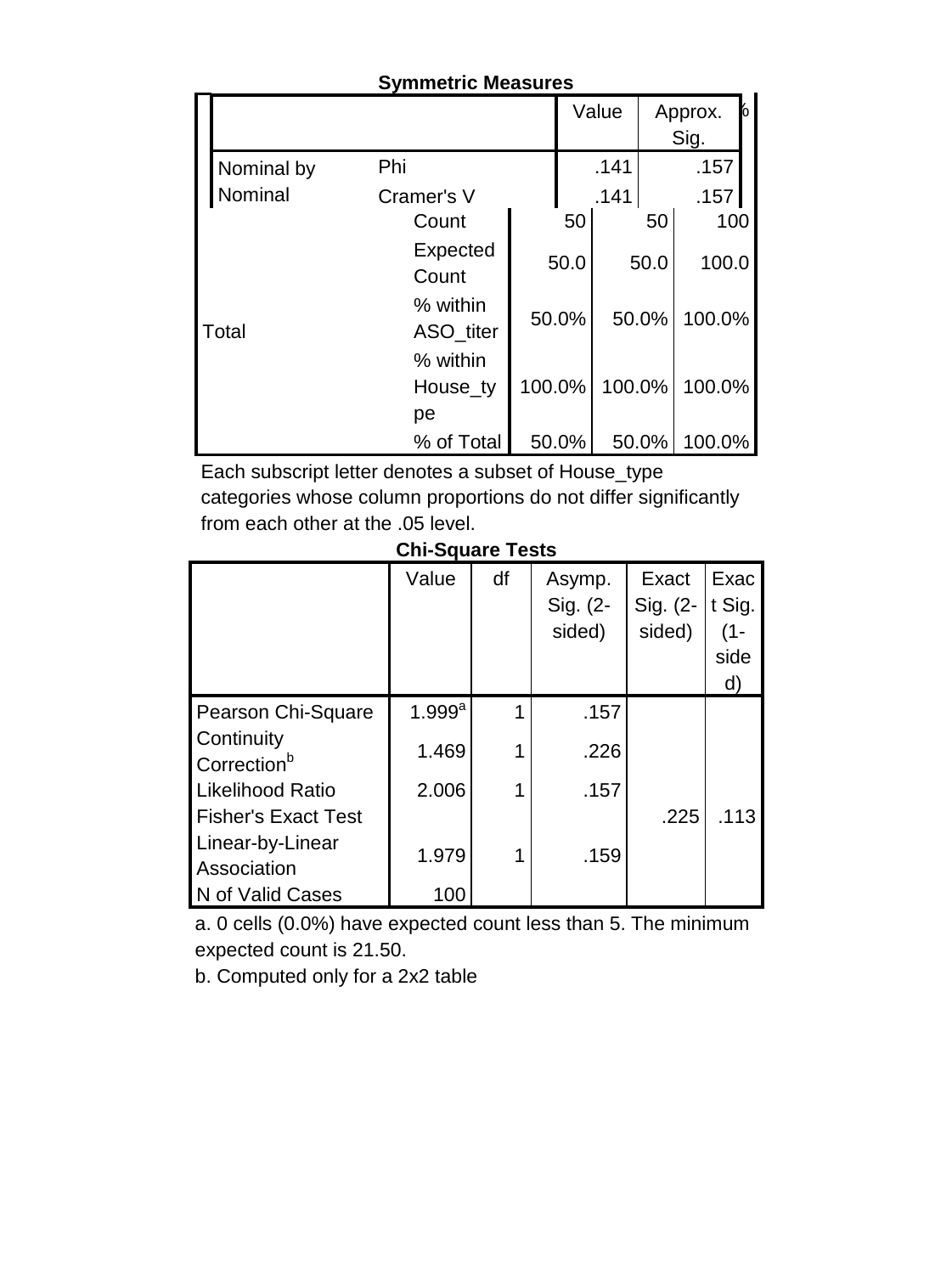#### IEEE-SEM, Volume 9, Issue 12, December-2021 ISSN 2320-9151



|                                        |                                      | income_status<br>middle<br>class |                 | Total<br><b>Business</b><br>class |        |            |
|----------------------------------------|--------------------------------------|----------------------------------|-----------------|-----------------------------------|--------|------------|
|                                        | Count<br>Expected<br>Count           | 28.8                             | 30 <sub>a</sub> | < 5a<br>5.6                       |        | 43<br>43.0 |
|                                        | % within<br>ASO_titer                | 69.8% n<5                        |                 |                                   | 100.0% |            |
| Negative(<2<br>(00)                    | % within<br>income_stat<br><b>us</b> | 44.8% n<5                        |                 |                                   | 43.0%  |            |
|                                        | % of Total                           | $30.0\%$ n < 5                   |                 |                                   | 43.0%  |            |
|                                        | Residual                             |                                  |                 | $1.2$ n < 5                       |        |            |
|                                        | Std.<br>Residual                     |                                  |                 | $.2 \mid n < 5$                   |        |            |
| Copyright © 2021 IEEE-SEM Publications |                                      |                                  |                 |                                   |        |            |

# **ASO\_titer \* income\_status Crosstabulation**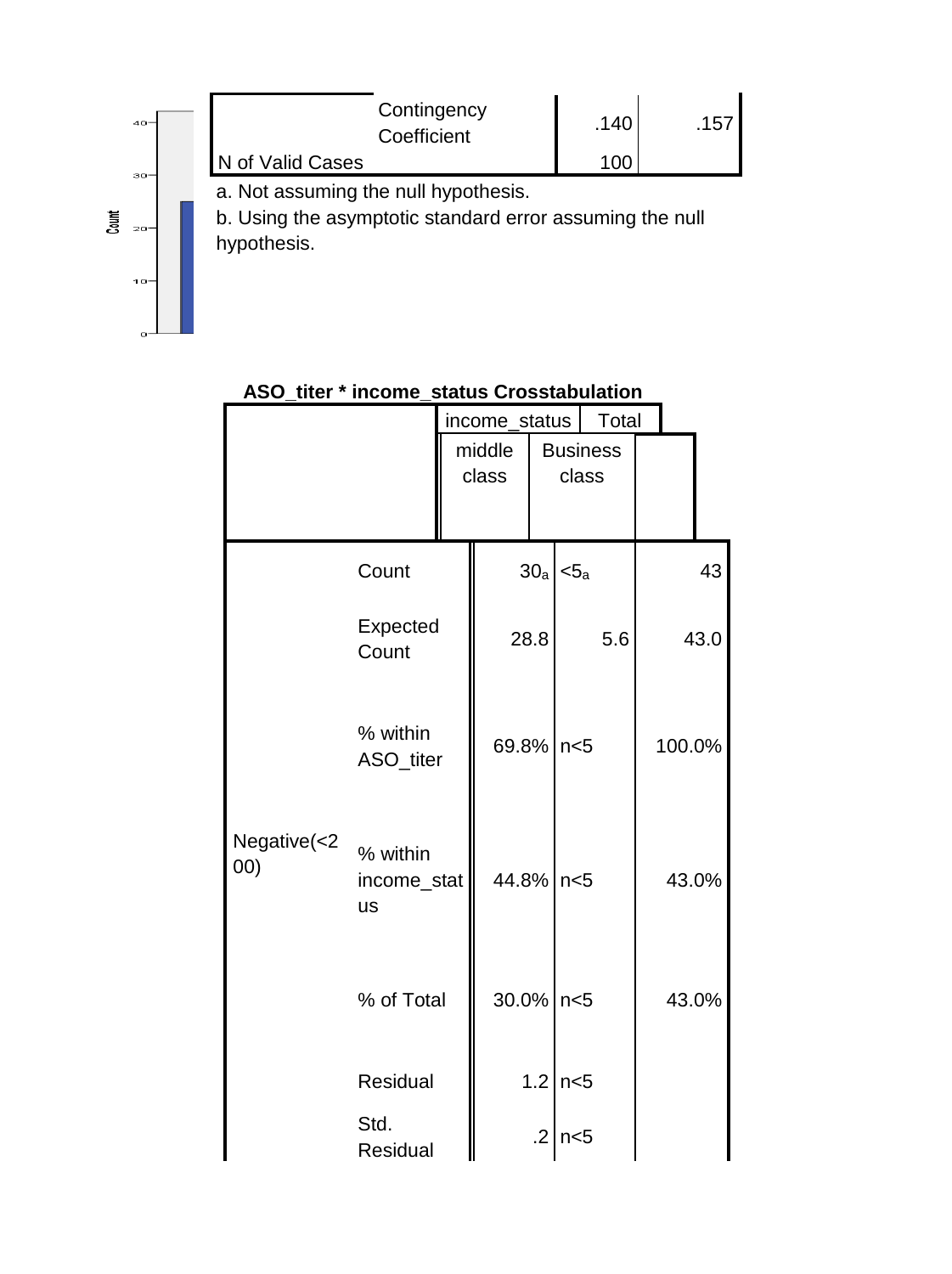|                                        |                   | Count                                             |       | 37a    |       | $9a$ |        | 57   |
|----------------------------------------|-------------------|---------------------------------------------------|-------|--------|-------|------|--------|------|
|                                        |                   | Expected<br>Count                                 |       | 38.2   |       | 7.4  |        | 57.0 |
|                                        |                   | % within<br>ASO_titer                             | 64.9% |        | 15.8% |      | 100.0% |      |
|                                        | $\left( 0\right)$ | Positive(>20 % within<br>income_stat<br><b>us</b> | 55.2% |        | 69.2% |      | 57.0%  |      |
|                                        |                   | % of Total                                        | 37.0% |        | 9.0%  |      | 57.0%  |      |
|                                        |                   | Residual                                          |       | $-1.2$ |       | 1.6  |        |      |
|                                        |                   | Std.<br>Residual                                  |       | $-0.2$ |       | 6.6  |        |      |
|                                        |                   | Count                                             | 67    |        | 13    |      | 100    |      |
|                                        | <b>Total</b>      | Expected<br>Count                                 | 67.0  |        | 13.0  |      | 100.0  |      |
|                                        |                   | % within<br>ASO_titer                             | 67.0% |        | 13.0% |      | 100.0% |      |
| Copyright © 2021 IEEE-SEM Publications |                   |                                                   |       |        |       |      |        |      |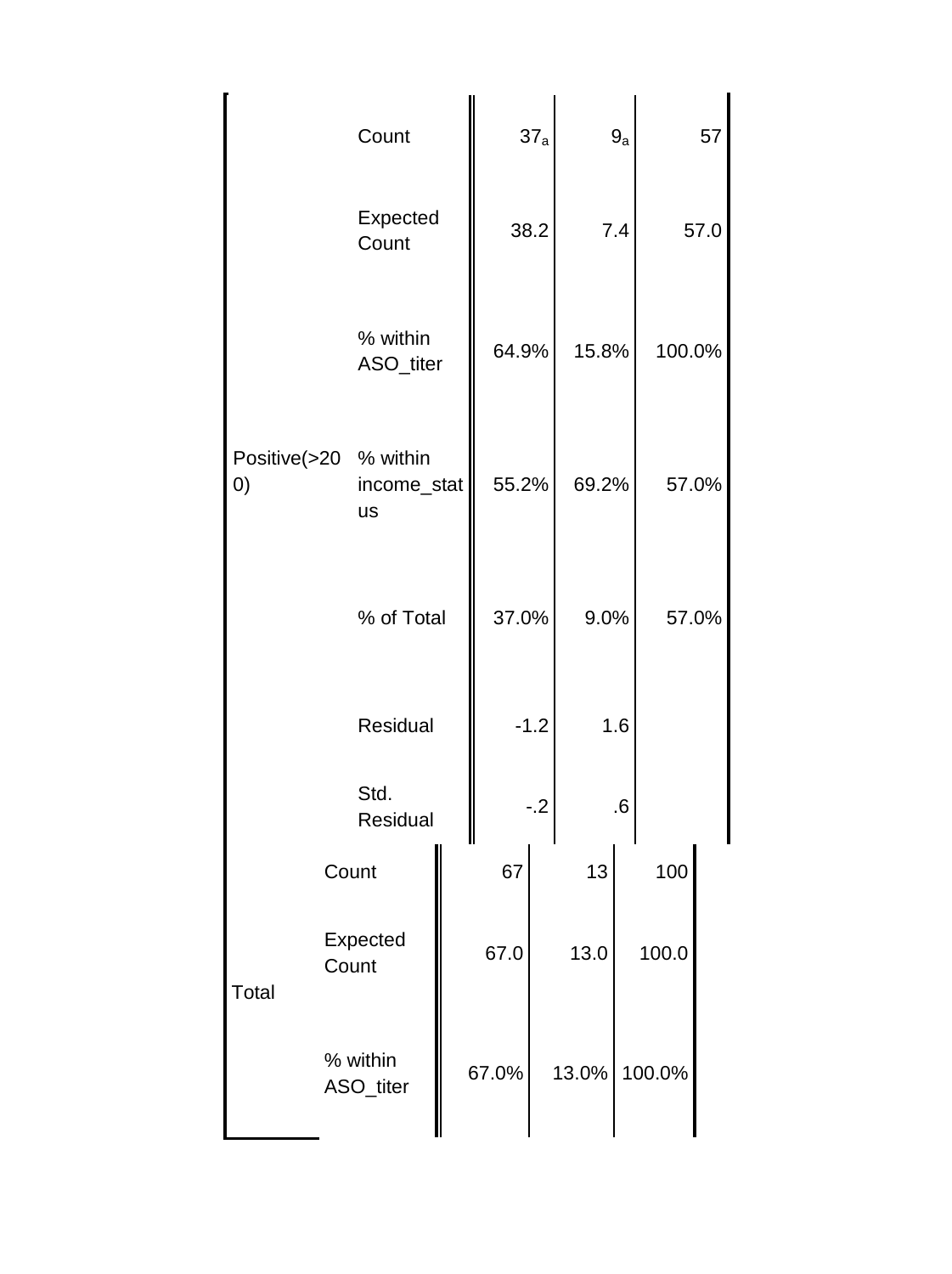| % within<br>income_stat<br><b>us</b> | 100.0% | 100.0% | 100.0% |
|--------------------------------------|--------|--------|--------|
| % of Total                           | 67.0%  | 13.0%  | 100.0% |

Each subscript letter denotes a subset of income\_status categories whose column proportions do not differ significantly from each other at the .05 level.

#### **Chi-Square Tests**

|                                 | Value             | Df             | Asymp. Sig.<br>$(2-sided)$ |  |
|---------------------------------|-------------------|----------------|----------------------------|--|
| Pearson Chi-Square              | .912 <sup>a</sup> | າ              | .634                       |  |
| <b>Likelihood Ratio</b>         | .940              | $\overline{2}$ | .625                       |  |
| Linear-by-Linear<br>Association | .492              | 1              | .483                       |  |
| N of Valid Cases                | 100               |                |                            |  |

#### **Symmetric Measures**

| i vaivui viii vyuulu<br><b>Likelihood Ratio</b><br>Linear-by-Linear<br>Association | .v . c<br>.940<br>.492              | ∸<br>$\overline{2}$<br>1 |       | .vv<br>.625<br>.483 |  |
|------------------------------------------------------------------------------------|-------------------------------------|--------------------------|-------|---------------------|--|
| N of Valid Cases                                                                   | 100                                 |                          |       |                     |  |
| a. 0 cells (0.0%) have expected count less than 5.                                 | The minimum expected count is 5.59. |                          |       |                     |  |
|                                                                                    | <b>Symmetric Measures</b>           |                          |       |                     |  |
|                                                                                    |                                     |                          | Value | Approx.<br>Sig.     |  |
|                                                                                    | Phi                                 |                          | .096  | .634                |  |
| Nominal by                                                                         | Cramer's V                          |                          | .096  | .634                |  |
| Nominal                                                                            | Contingency<br>Coefficient          |                          | .095  | .634                |  |
| Copyright © 2021 IEEE-SEM Publications                                             |                                     |                          |       |                     |  |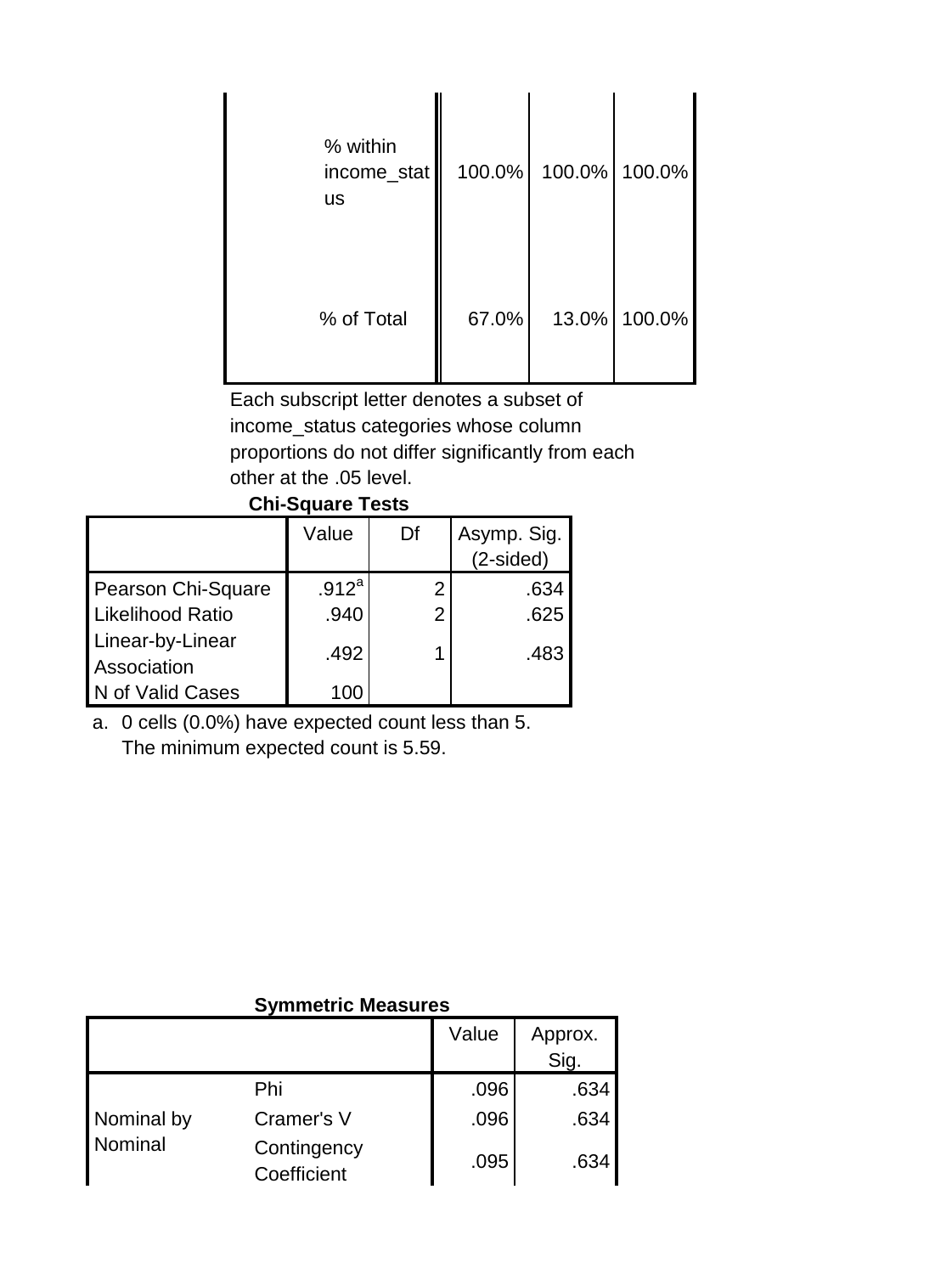# N of Valid Cases 100

a. Not assuming the null hypothesis.

b. Using the asymptotic standard error assuming the null hypothesis.



# **ASO\_titer \* sex Crosstabulation**

| 0            | Negative(<200)                         | $\frac{1}{\text{Positive}(>200)}$<br>ASO_titer<br>ASO_titer * sex Crosstabulation |                 |                 |        |  |  |
|--------------|----------------------------------------|-----------------------------------------------------------------------------------|-----------------|-----------------|--------|--|--|
| Total<br>sex |                                        |                                                                                   |                 |                 |        |  |  |
|              |                                        |                                                                                   | Male            | Female          |        |  |  |
|              |                                        | Count                                                                             | 25a             | 18 <sub>a</sub> | 43     |  |  |
|              | Negative(<20<br>$\left( 0\right)$      | Expected<br>Count                                                                 | 27.1            | 15.9            | 43.0   |  |  |
|              |                                        | % within<br>ASO_titer                                                             | 58.1%           | 41.9%           | 100.0% |  |  |
| ASO_tit      |                                        | % within sex                                                                      | 39.7%           | 48.6%           | 43.0%  |  |  |
| er           |                                        | % of Total                                                                        | 25.0%           | 18.0%           | 43.0%  |  |  |
|              |                                        | Residual                                                                          | $-2.1$          | 2.1             |        |  |  |
|              |                                        | Std. Residual                                                                     | $-.4$           | .5              |        |  |  |
|              |                                        | Count                                                                             | 38 <sub>a</sub> | 19 <sub>a</sub> | 57     |  |  |
|              | Positive(>20<br>$\left( 0\right)$      | Expected<br>Count                                                                 | 35.9            | 21.1            | 57.0   |  |  |
|              | Copyright © 2021 IEEE-SEM Publications |                                                                                   |                 |                 |        |  |  |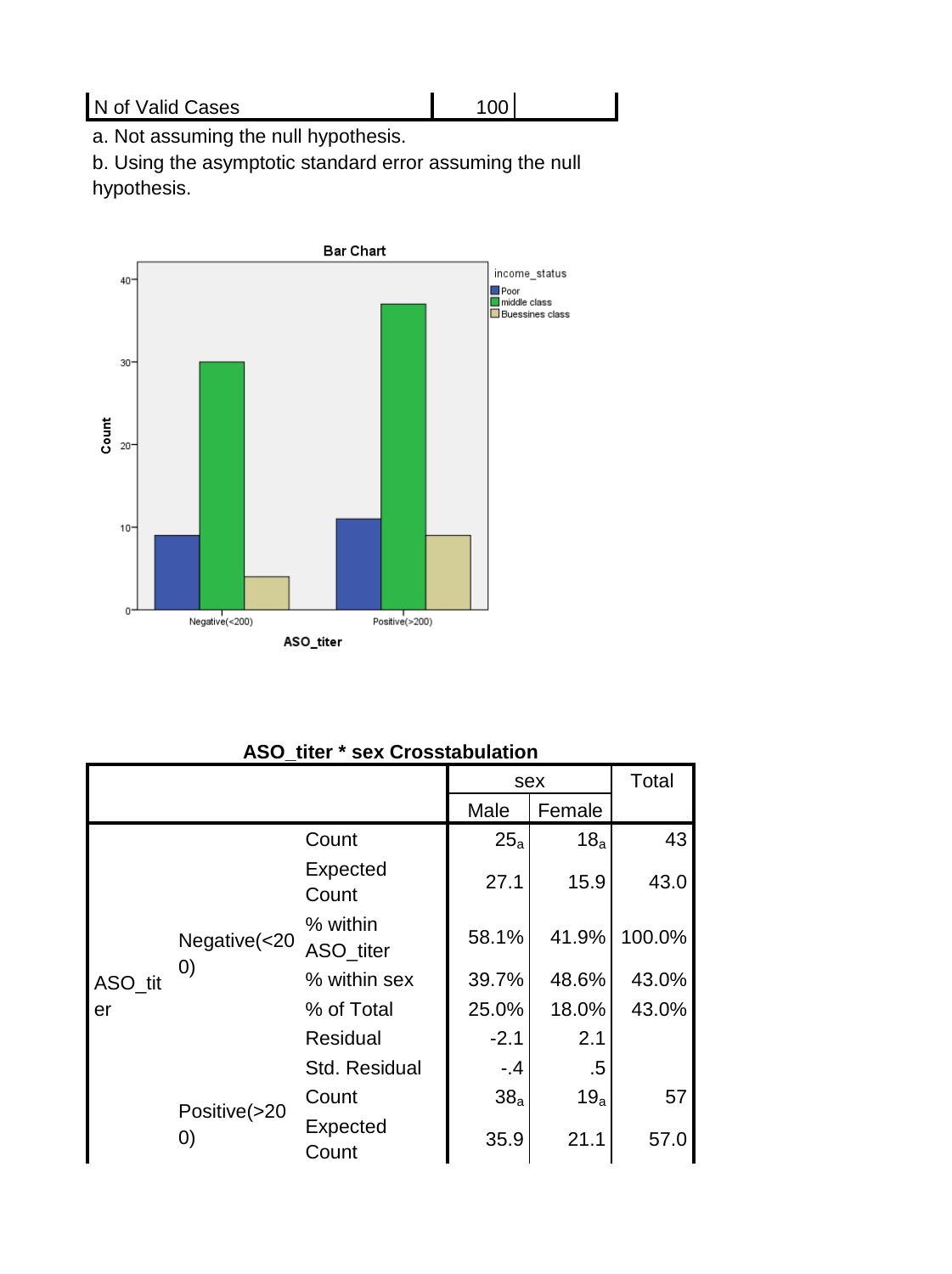|       | % within<br>ASO titer | 66.7%  | 33.3%  | 100.0% |
|-------|-----------------------|--------|--------|--------|
|       | % within sex          | 60.3%  | 51.4%  | 57.0%  |
|       | % of Total            | 38.0%  | 19.0%  | 57.0%  |
|       | Residual              | 2.1    | $-2.1$ |        |
|       | Std. Residual         | .3     | $-.5$  |        |
|       | Count                 | 63     | 37     | 100    |
|       | Expected<br>Count     | 63.0   | 37.0   | 100.0  |
| Total | % within<br>ASO_titer | 63.0%  | 37.0%  | 100.0% |
|       | % within sex          | 100.0% | 100.0% | 100.0% |
|       | % of Total            | 63.0%  | 37.0%  | 100.0% |

Each subscript letter denotes a subset of sex categories whose column proportions do not differ significantly from each other at the .05 level.

|                                                                                                                                |                           | <b>Chi-Square Tests</b> |          |                 |              |  |  |
|--------------------------------------------------------------------------------------------------------------------------------|---------------------------|-------------------------|----------|-----------------|--------------|--|--|
|                                                                                                                                | Value                     | df                      | Asymp.   | Exact           | <b>Exact</b> |  |  |
|                                                                                                                                |                           |                         | Sig. (2- | Sig. (2-        | Sig. (1-     |  |  |
|                                                                                                                                |                           |                         | sided)   | sided)          | sided)       |  |  |
| Pearson Chi-Square                                                                                                             | $.765$ <sup>a</sup>       | 1                       | .382     |                 |              |  |  |
| Continuity<br>Correction <sup>b</sup>                                                                                          | .442                      | 1                       | .506     |                 |              |  |  |
| <b>Likelihood Ratio</b>                                                                                                        | .762                      | 1                       | .383     |                 |              |  |  |
| <b>Fisher's Exact Test</b>                                                                                                     |                           |                         |          | .409            | .253         |  |  |
| Linear-by-Linear<br>Association                                                                                                | .757                      | 1                       | .384     |                 |              |  |  |
| N of Valid Cases                                                                                                               | 100                       |                         |          |                 |              |  |  |
| a. 0 cells (0.0%) have expected count less than 5. The minimum<br>expected count is 15.91.<br>b. Computed only for a 2x2 table |                           |                         |          |                 |              |  |  |
|                                                                                                                                | <b>Symmetric Measures</b> |                         |          |                 |              |  |  |
|                                                                                                                                |                           |                         | Value    | Approx.<br>Sig. |              |  |  |
| Nominal by<br>Phi                                                                                                              |                           |                         | $-087$   | .382            |              |  |  |
| Nominal                                                                                                                        | Cramer's V                |                         | .087     | .382            |              |  |  |
| Copyright © 2021 IEEE-SEM Publications                                                                                         |                           |                         |          |                 |              |  |  |

| <b>SYMMELIC MEASULES</b> |            |         |                 |  |  |  |  |
|--------------------------|------------|---------|-----------------|--|--|--|--|
|                          |            | Value   | Approx.<br>Sig. |  |  |  |  |
| Nominal by               | Phi        | $-.087$ | .382            |  |  |  |  |
| Nominal                  | Cramer's V | 087     | .382            |  |  |  |  |

# **Symmetric Measures**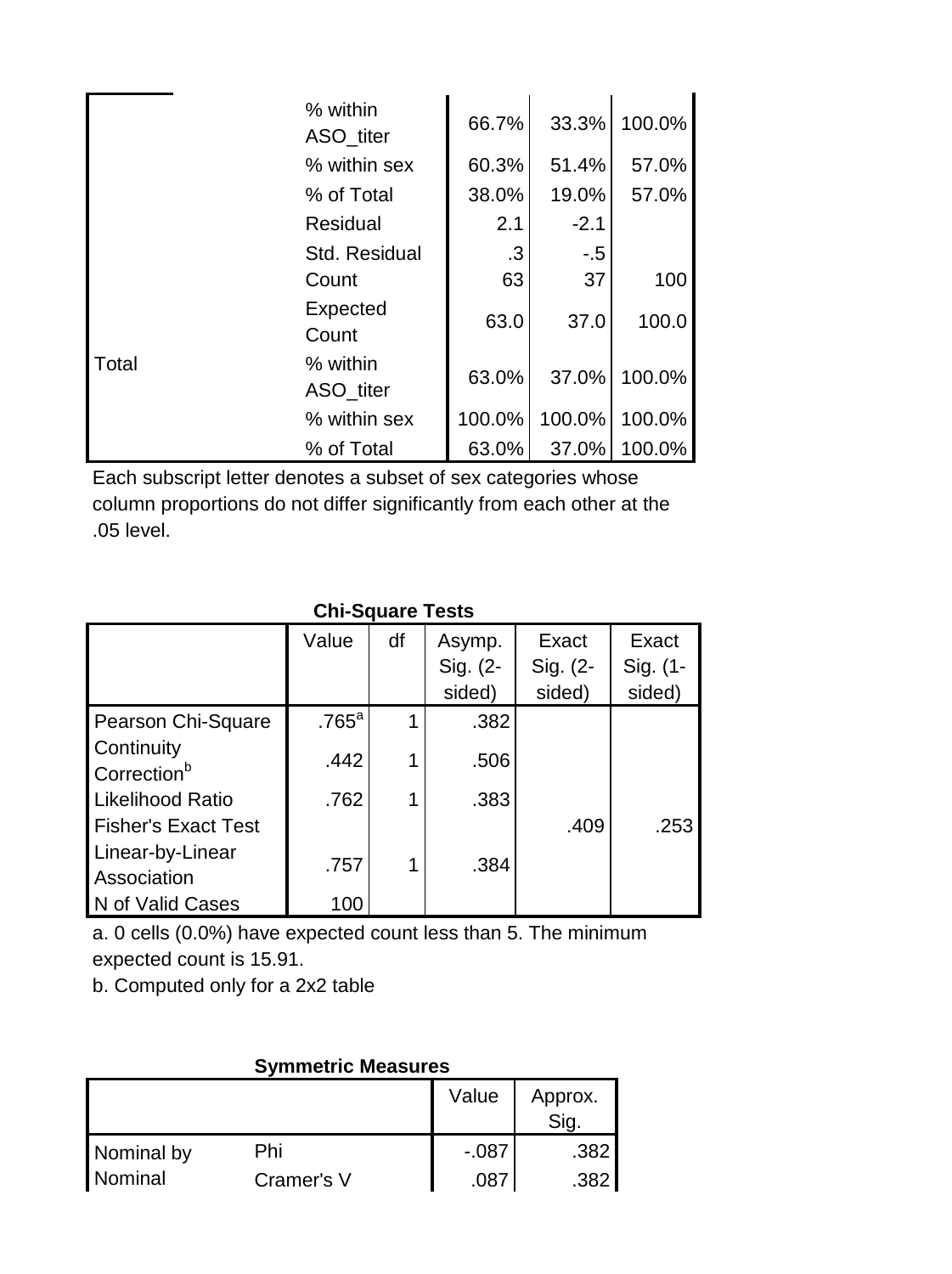| Contingency<br>Coefficient | .087 | າຂາ |
|----------------------------|------|-----|
| N of Valid Cases           |      |     |

a. Not assuming the null hypothesis.

b. Using the asymptotic standard error assuming the null

hypothesis.



|    | AUU UW                   |    | maritar status Urusstabalation |        |                |             |       |
|----|--------------------------|----|--------------------------------|--------|----------------|-------------|-------|
|    |                          |    | Marital status                 |        |                |             | Total |
|    |                          |    | Maarie                         | Single |                | wido Unknow |       |
|    |                          |    |                                |        | w              |             |       |
| er | ASO_tit Negative(<20 Cou | nt | 23 <sub>a</sub>                |        | $13_a$ < $5_a$ | $5_a$       | 43    |

| <b>ASO_titer * Marital_status Crosstabulation</b> |  |
|---------------------------------------------------|--|
|---------------------------------------------------|--|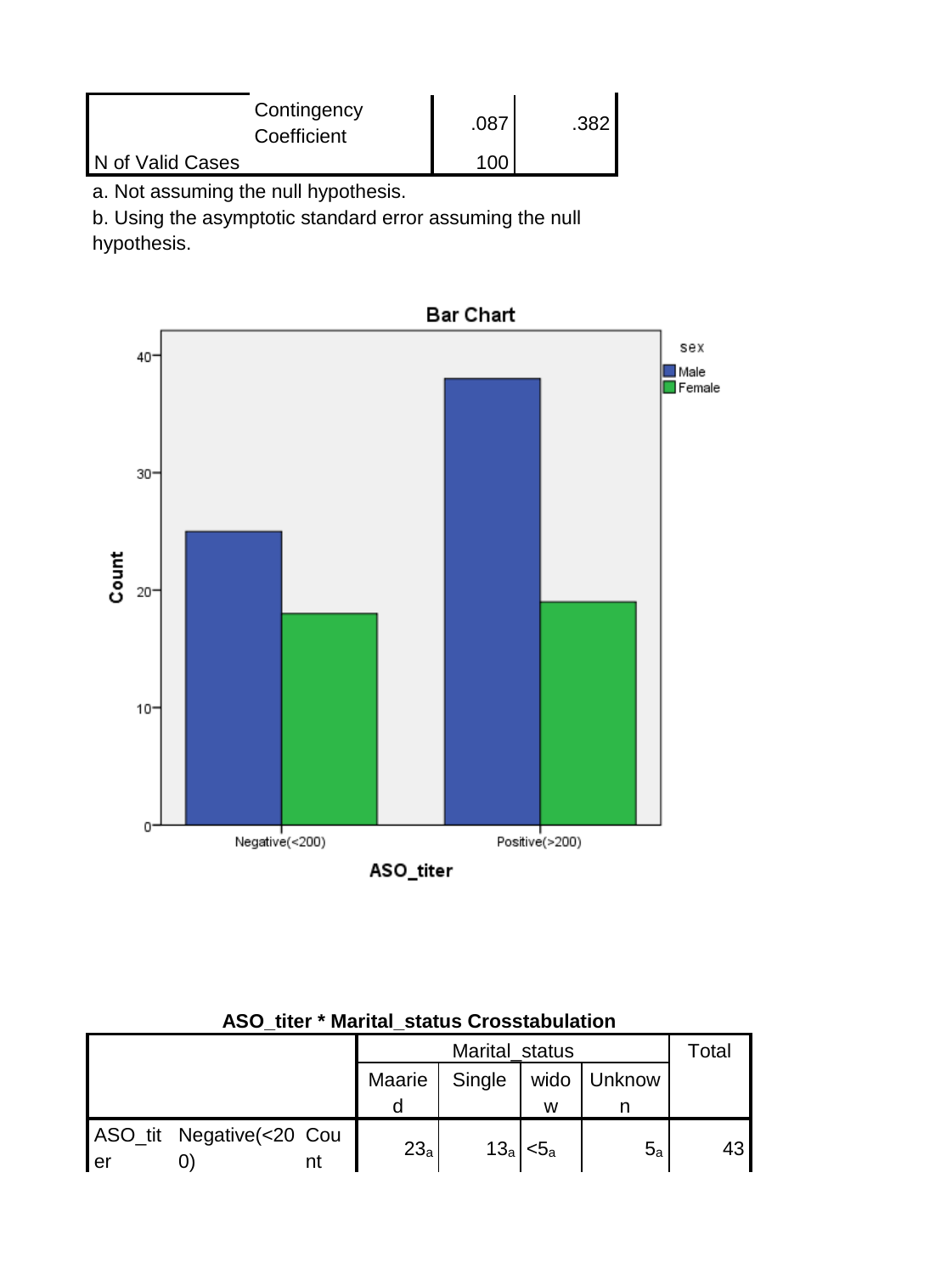| IEEE-SEM, Volume 9, Issue 12, December-2021 |
|---------------------------------------------|
| ISSN 2320-9151                              |

|                                        | Expe<br>cted<br>Cou<br>nt                    | 21.5           | 13.8      | n<5              | 6.0    | 43.0   |
|----------------------------------------|----------------------------------------------|----------------|-----------|------------------|--------|--------|
|                                        | $\%$<br>withi<br>n<br><b>ASO</b><br>_titer   | 53.5%          | 30.2%     | n<5              | 11.6%  | 100.0% |
|                                        | $\%$<br>withi<br>n<br>Marit<br>al_st         | 46.0%          | 40.6%     | n<5              | 35.7%  | 43.0%  |
|                                        | atus<br>$%$ of<br>Total                      | 23.0%          | 13.0%     | n<5              | 5.0%   | 43.0%  |
|                                        | Resi<br>dual                                 | 1.5            |           | $-.8$ n $<$ 5    | $-1.0$ |        |
|                                        | Std.<br>Resi<br>dual                         | $\overline{3}$ | $-2$      | n<5              | .4     |        |
|                                        | Cou<br>nt                                    | 27a            | 19a       | $<$ 5 $_{\rm a}$ | 9a     | 57     |
|                                        | Expe<br>cted<br>Cou<br>nt                    | 28.5           | 18.2      | n<5              | 8.0    | 57.0   |
| Positive(>20<br>$\left( 0\right)$      | %<br>withi<br>n<br><b>ASO</b><br>_titer      | 47.4%          | 33.3%     | n<5              | 15.8%  | 100.0% |
|                                        | $\%$<br>withi<br>n<br>Marit<br>al_st<br>atus | 54.0%          | 59.4%     | n<5              | 64.3%  | 57.0%  |
|                                        | $%$ of<br>Total                              | 27.0%          | 19.0% n<5 |                  | 9.0%   | 57.0%  |
| Copyright © 2021 IEEE-SEM Publications |                                              |                |           |                  |        |        |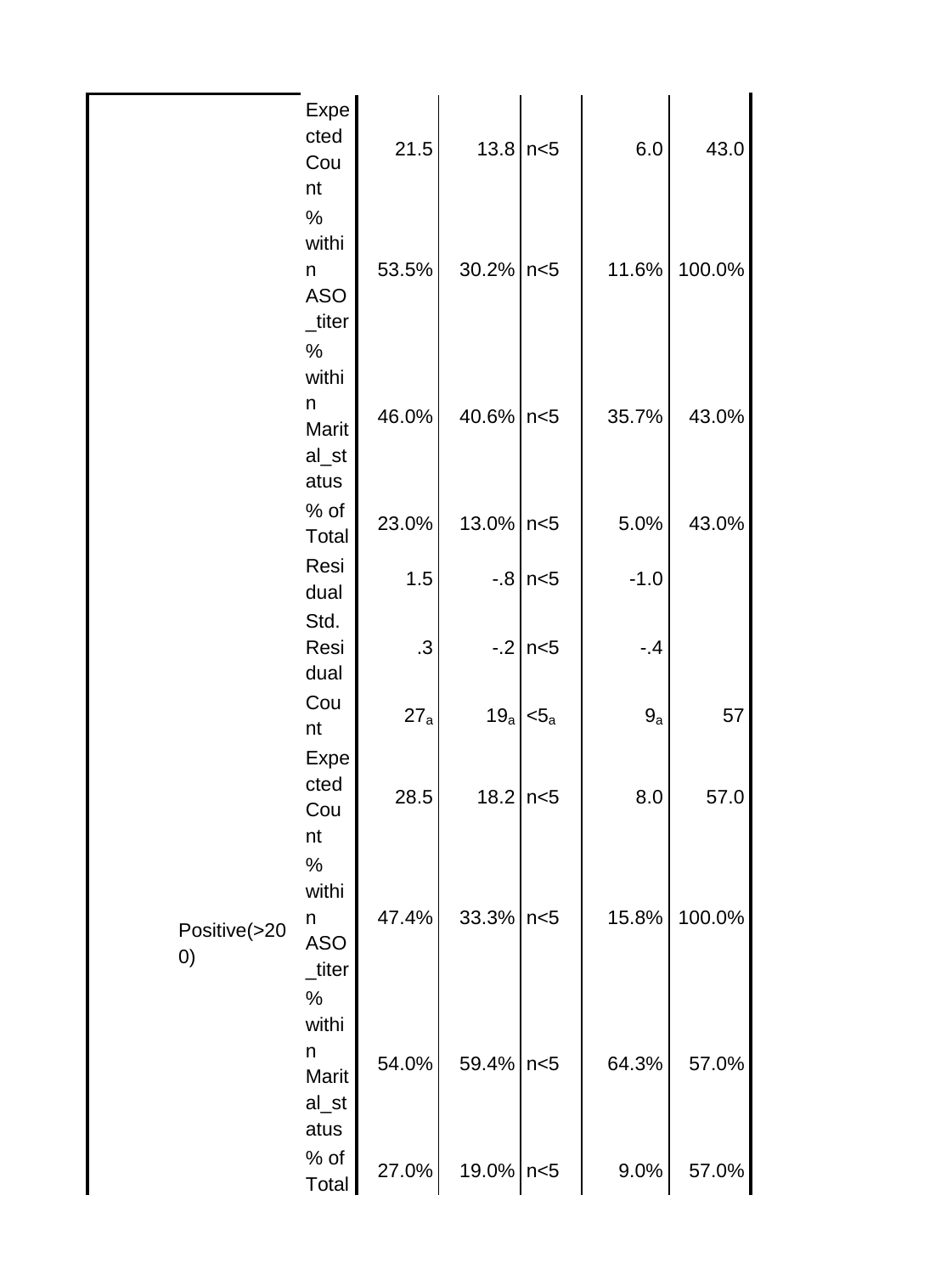|       | Resi<br>dual                                 | $-1.5$ |        | $.8 \mid n < 5$ | 1.0    |        |
|-------|----------------------------------------------|--------|--------|-----------------|--------|--------|
|       | Std.<br>Resi<br>dual                         | $-.3$  | .2     | n<5             | .4     |        |
|       | Cou<br>nt                                    | 50     | 32     | $5$             | 14     | 100    |
|       | Expe<br>cted<br>Cou<br>nt                    | 50.0   | 32.0   | $5$             | 14.0   | 100.0  |
| Total | $\%$<br>withi<br>n<br><b>ASO</b><br>_titer   | 50.0%  | 32.0%  | n<5             | 14.0%  | 100.0% |
|       | $\%$<br>withi<br>n<br>Marit<br>al_st<br>atus | 100.0% | 100.0% | 100.0<br>$\%$   | 100.0% | 100.0% |
|       | $%$ of<br>Total                              | 50.0%  | 32.0%  | n<5             | 14.0%  | 100.0% |

|                                                                                                                                                                 | п<br>Marit<br>al_st<br>atus | 100.0% | 100.0%                   | ט.טע<br>℅ | 100.0% | 100 |  |  |
|-----------------------------------------------------------------------------------------------------------------------------------------------------------------|-----------------------------|--------|--------------------------|-----------|--------|-----|--|--|
|                                                                                                                                                                 | % of<br>Total               | 50.0%  | 32.0%                    | n<5       | 14.0%  | 100 |  |  |
| Each subscript letter denotes a subset of Marital_status categories whos<br>column proportions do not differ significantly from each other at the .05<br>level. |                             |        |                          |           |        |     |  |  |
|                                                                                                                                                                 | <b>Chi-Square Tests</b>     |        |                          |           |        |     |  |  |
|                                                                                                                                                                 | Value                       | Df     | Asymp. Sig.<br>(2-sided) |           |        |     |  |  |
| Pearson Chi-Square                                                                                                                                              | .640 <sup>a</sup>           | 3      |                          | .887      |        |     |  |  |
| <b>Likelihood Ratio</b>                                                                                                                                         | .645                        | 3      |                          | .886      |        |     |  |  |
| Linear-by-Linear<br>Association                                                                                                                                 | .337                        | 1      |                          | .562      |        |     |  |  |
| N of Valid Cases                                                                                                                                                | 100                         |        |                          |           |        |     |  |  |
| a. 2 cells (25.0%) have expected count less than 5.                                                                                                             |                             |        |                          |           |        |     |  |  |
| The minimum expected count is 1.72.                                                                                                                             |                             |        |                          |           |        |     |  |  |
| Copyright © 2021 IEEE-SEM Publications                                                                                                                          |                             |        |                          |           |        |     |  |  |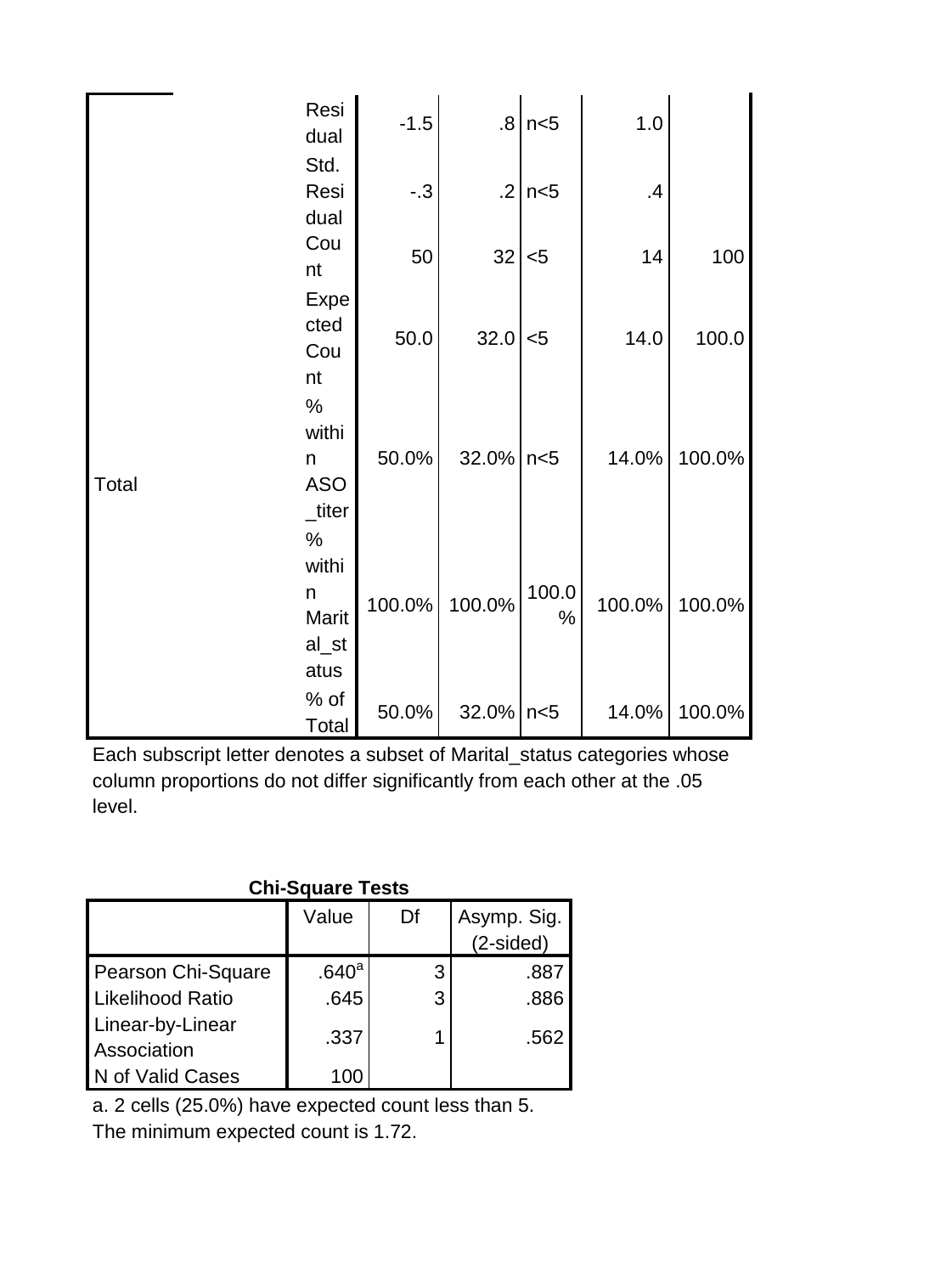# **Symmetric Measures**

|                  |                            | Value | Approx.<br>Sig. |
|------------------|----------------------------|-------|-----------------|
|                  | Phi                        | .080  | .887            |
| Nominal by       | Cramer's V                 | .080  | .887            |
| Nominal          | Contingency<br>Coefficient | .080  | .887            |
| N of Valid Cases |                            | 100   |                 |

a. Not assuming the null hypothesis.

b. Using the asymptotic standard error assuming the null hypothesis.



# **ASO\_titer \* Comorbit\_status Crosstabulation**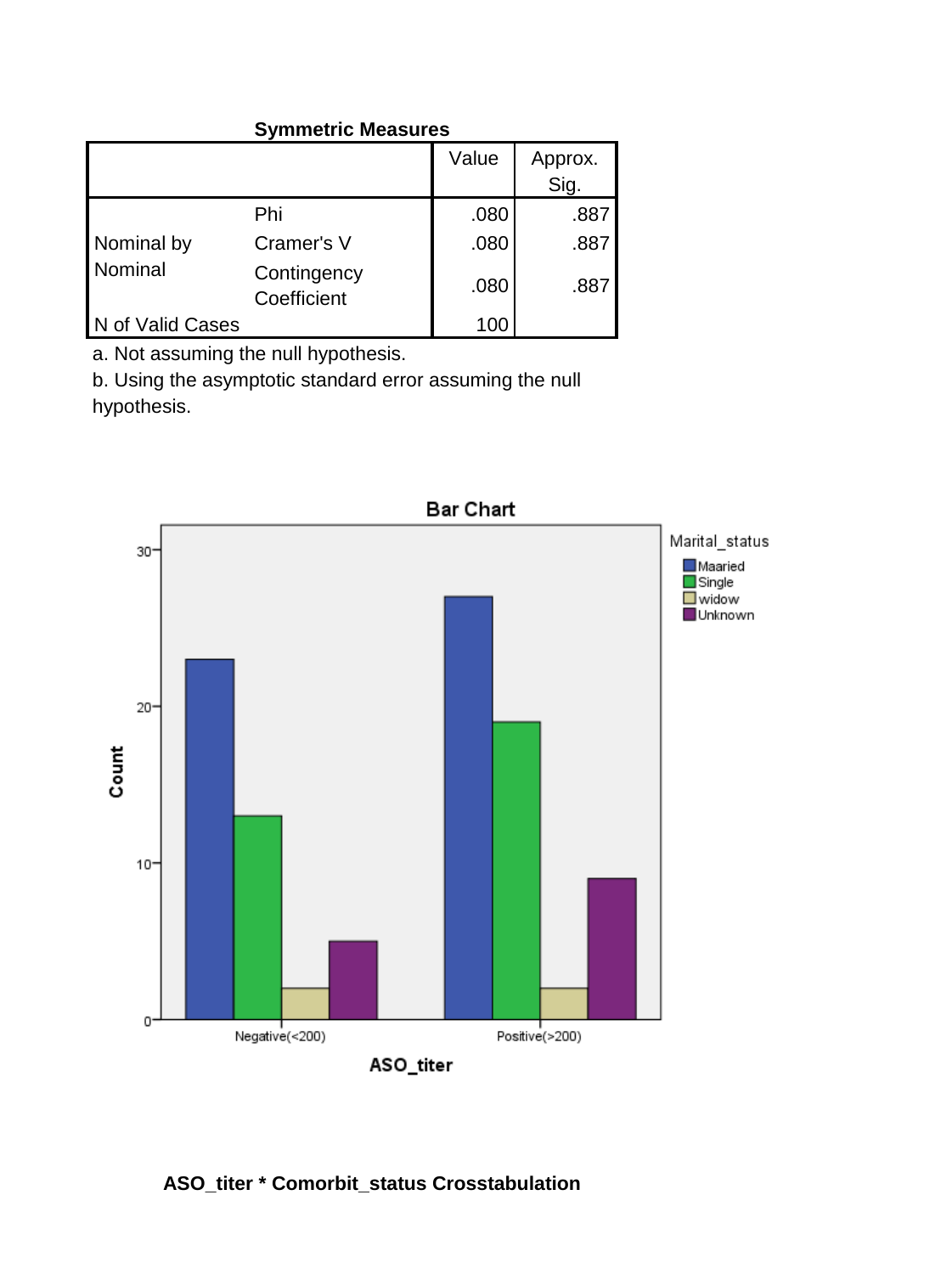|         |                                   |                                 | Comorbit_st<br>atus |                 | Total  |  |
|---------|-----------------------------------|---------------------------------|---------------------|-----------------|--------|--|
|         |                                   |                                 | Ab                  | Present         |        |  |
|         |                                   |                                 | bse                 |                 |        |  |
|         |                                   |                                 | nt                  |                 |        |  |
|         |                                   | Count                           | 11 <sub>a</sub>     | 40 <sub>a</sub> | 51     |  |
|         |                                   | Expected<br>Count               | 12.<br>8            | 38.3            | 51.0   |  |
|         | Negative(<20<br>$\left( 0\right)$ | % within<br>ASO_titer           | 21.<br>6%           | 78.4%           | 100.0% |  |
|         |                                   | % within<br>Comorbit_statu<br>s | 44.<br>0%           | 53.3%           | 51.0%  |  |
|         |                                   | % of Total                      | 11.<br>0%           | 40.0%           | 51.0%  |  |
|         |                                   | Residual                        | $-1.8$              | 1.8             |        |  |
|         |                                   | Std. Residual                   | -.5                 | .3              |        |  |
| ASO_tit |                                   | Adjusted<br><b>Residual</b>     | -.8                 | 8.              |        |  |
| er      | Positive(>20<br>$\left( 0\right)$ | Count                           | 14 <sub>a</sub>     | $35_a$          | 49     |  |
|         |                                   | Expected                        | 12.                 |                 |        |  |
|         |                                   | Count                           | 3                   | 36.8            | 49.0   |  |
|         |                                   | % within<br>ASO_titer           | 28.<br>6%           | 71.4%           | 100.0% |  |
|         |                                   | % within<br>Comorbit_statu<br>S | 56.<br>0%           | 46.7%           | 49.0%  |  |
|         |                                   | % of Total                      | 14.<br>0%           | 35.0%           | 49.0%  |  |
|         |                                   | Residual                        | 1.8                 | $-1.8$          |        |  |
|         |                                   | Std. Residual                   | .5                  | $-.3$           |        |  |
|         |                                   | Adjusted<br>Residual            | .8                  | $-0.8$          |        |  |
|         |                                   | Count                           | 25                  | 75              | 100    |  |
| Total   |                                   | Expected<br>Count               | 25.<br>0            | 75.0            | 100.0  |  |
|         |                                   | % within<br>ASO_titer           | 25.<br>0%           | 75.0%           | 100.0% |  |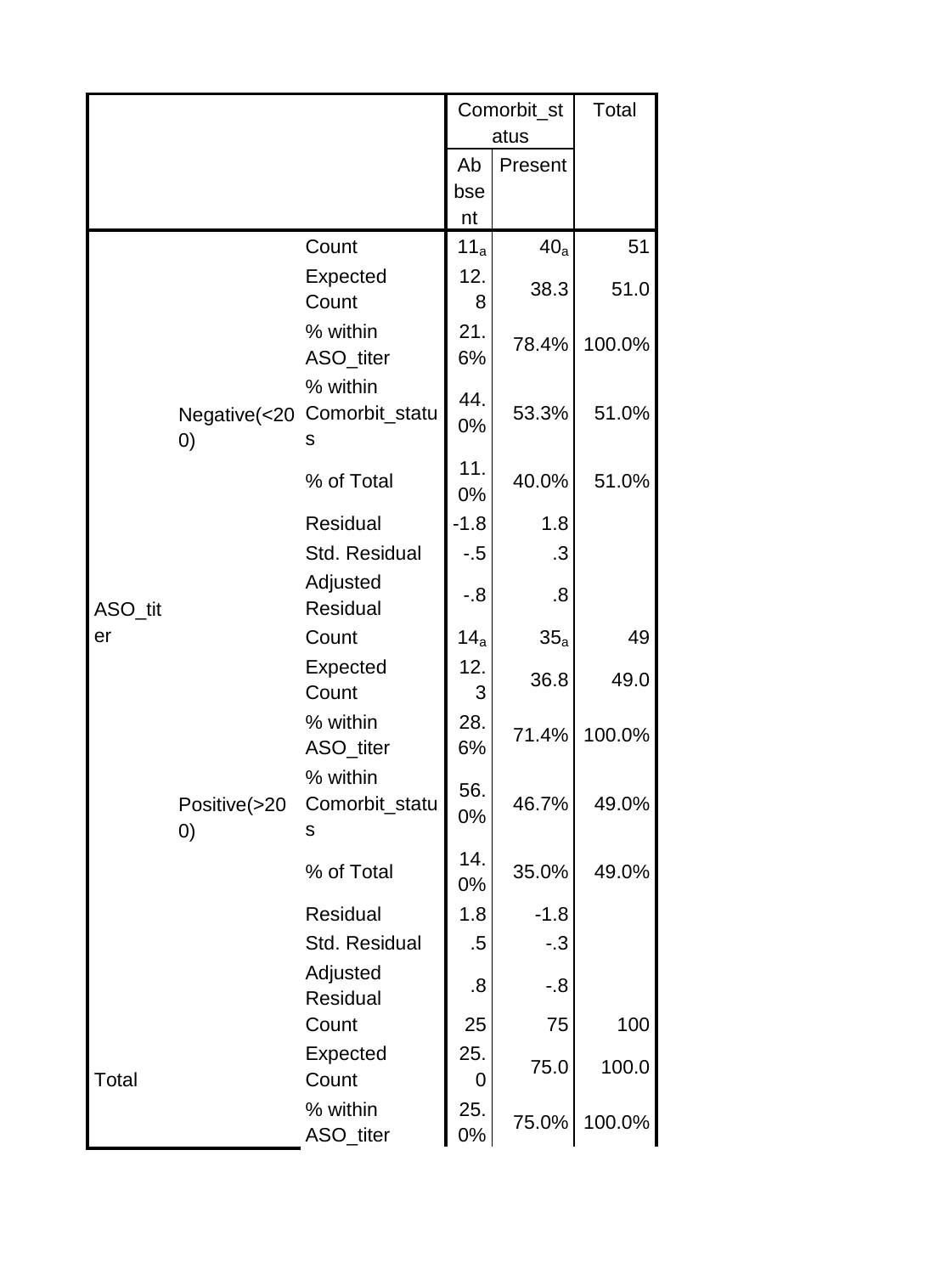| % within<br>$\begin{bmatrix} 100 \\ \text{Comorbit\_statu} \end{bmatrix}$ |           | 100.0% 100.0% |
|---------------------------------------------------------------------------|-----------|---------------|
| % of Total                                                                | 25.<br>0% | 75.0% 100.0%  |

Each subscript letter denotes a subset of Comorbit\_status categories whose column proportions do not differ significantly from each other at the .05 level.

# **Chi-Square Tests**

|                                       | Value             | df | Asymp.<br>Sig. (2-<br>sided) | Exact<br>Sig. (2-<br>sided) | Exact<br>Sig. (1-<br>sided) |  |
|---------------------------------------|-------------------|----|------------------------------|-----------------------------|-----------------------------|--|
| Pearson Chi-<br>Square                | .654 <sup>a</sup> |    | .419                         |                             |                             |  |
| Continuity<br>Correction <sup>b</sup> | .333              |    | .564                         |                             |                             |  |
| <b>Likelihood Ratio</b>               | .654              |    | .419                         |                             |                             |  |
| <b>Fisher's Exact</b>                 |                   |    |                              | .492                        | .282                        |  |
| <b>Test</b>                           |                   |    |                              |                             |                             |  |
| N of Valid Cases                      | 100               |    |                              |                             |                             |  |

# **Symmetric Measures**

| LINGIII IUUU NAIIU<br><b>Fisher's Exact</b><br><b>Test</b><br>N of Valid Cases                                                 | .004<br>100                |  | . 41 Y  | .492            | .282 |  |  |  |
|--------------------------------------------------------------------------------------------------------------------------------|----------------------------|--|---------|-----------------|------|--|--|--|
| a. 0 cells (0.0%) have expected count less than 5. The minimum<br>expected count is 12.25.<br>b. Computed only for a 2x2 table |                            |  |         |                 |      |  |  |  |
| <b>Symmetric Measures</b>                                                                                                      |                            |  |         |                 |      |  |  |  |
|                                                                                                                                |                            |  | Value   | Approx.<br>Sig. |      |  |  |  |
|                                                                                                                                | Phi                        |  | $-.081$ | .419            |      |  |  |  |
| Nominal by                                                                                                                     | Cramer's V                 |  | .081    | .419            |      |  |  |  |
| Nominal                                                                                                                        | Contingency<br>Coefficient |  | .081    | .419            |      |  |  |  |
| N of Valid Cases                                                                                                               |                            |  | 100     |                 |      |  |  |  |
| a. Not assuming the null hypothesis.<br>b. Using the asymptotic standard error assuming the null<br>hypothesis.                |                            |  |         |                 |      |  |  |  |
| Copyright © 2021 IEEE-SEM Publications                                                                                         |                            |  |         |                 |      |  |  |  |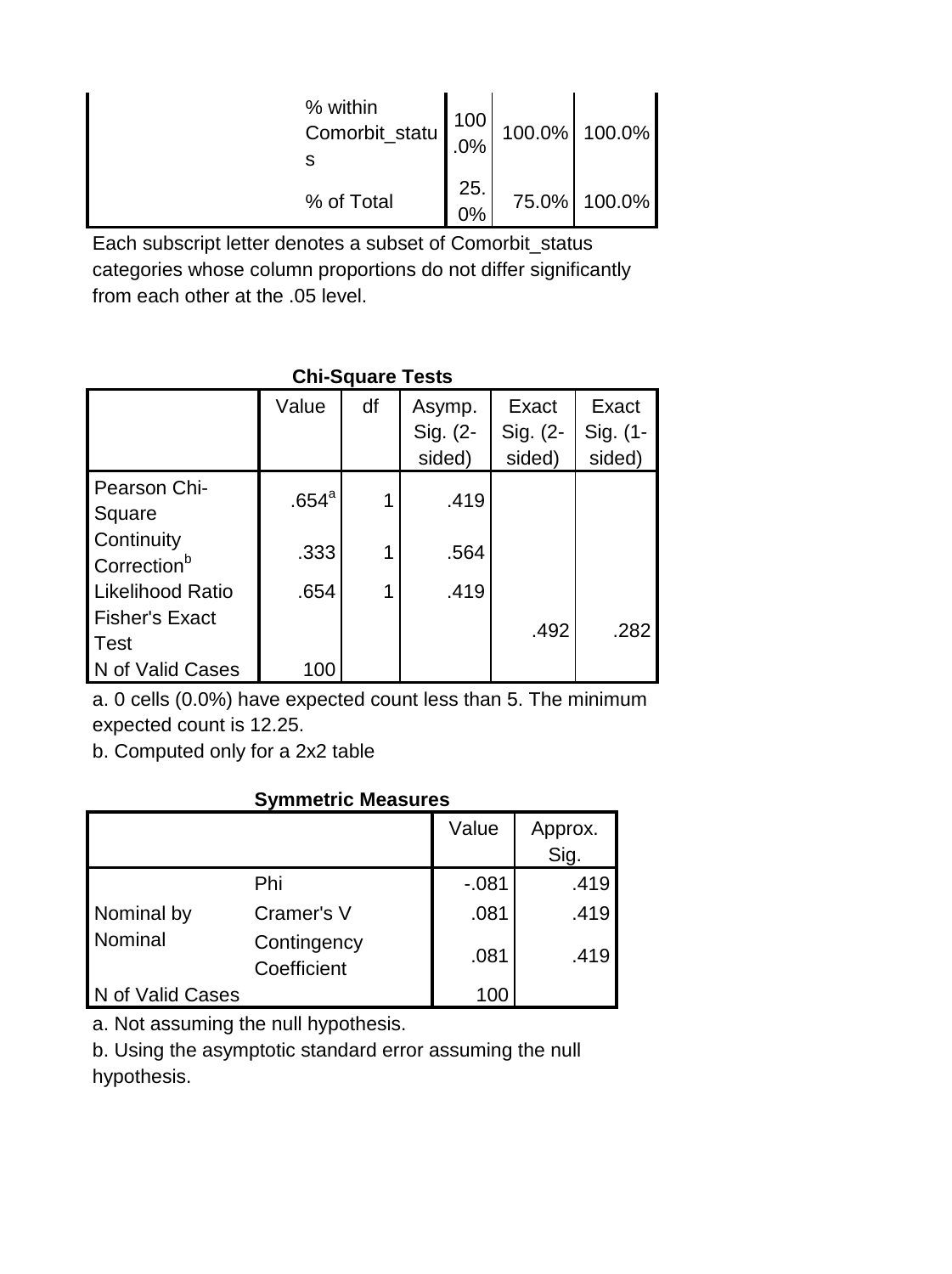

# **DISCUSSION**

We had mostly the older patients who have a repeated treatment history with no response, that's why they were referred from the different consultants, especially, among the physicians.

As these patients who had already visited a number of consultants, including the psychiatrists, were heavily investigated and even treated by the ECTs but with no response..

Those patients, whether treated heavily with an antipsychotic or with add on in low doses or high doses of serotonergic drugs, or both of which drugs found to be counterproductive. (It was the authors personal observation was that the either add on or the full doses treatment was counterproductive as we have seen in our many study cases. So add on therapy must always be avoided). Because by the adding of the antipsychotic drug worsens the OCD symptoms,( although the antipsychotic drugs in low doses are the only effective drugs used to treat the GAS infection movement disorders.)

Our study patients just needed a careful history, (if one doesn't ask) because most of the time patients think would think that psychiatrists don't need any lab. Investigations or tests, or they may think that if they're taking cardiac or anti tuberculosis drugs, for example, it have no need to be mentioned, or it has nothing to do with psychopharmacology. Other point is in the history of the patients is that, the history usually is taken by a junior colleague, such as an house offers or a medical officer (not in all cases) and not rechecked for the reasons of work overloads. Then that patient just has **Example 18**<br> **Example 18**<br> **Example 18**<br> **Example 189**<br> **Example 189**<br> **Example 189**<br> **Example 189**<br> **Example 189**<br> **Example 189**<br> **Example 189**<br> **Example 189**<br> **Example 189**<br> **Example 189**<br> **Example 189**<br> **Example 189**<br>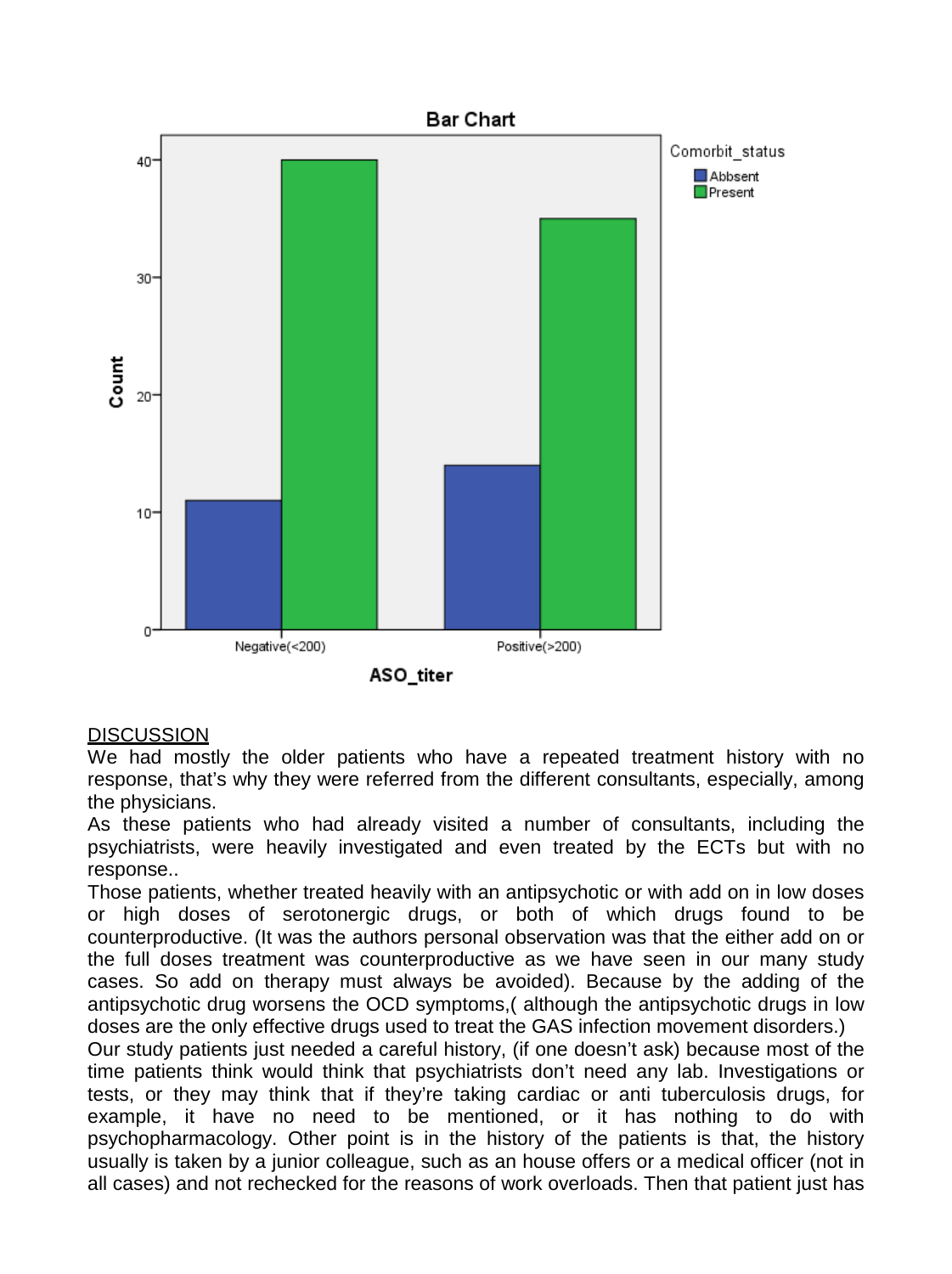labelled with their face value and treated with both serotonergic and antipsychotics drugs thinking that either would work in it. But unfortunately, none will work at all.

If a patient turns out to be a case of psychosis/schizophrenia or bipolar affective disorder, then the serotonergic/antiserotonergic drugs are counterproductive for both of the cases.

As resent evidence shows also that the antipsychotics drugs for the OCD patients and the one who are suffering from the post streptococcal infection /antibody damage against the neuronal cell damage are not given in lager does.(4).Although the antipsychotic drugs in small does are the main stay treatment for the movement disorders.(but not given alone,)

For our disease screaming, the most of our patients didn't needed any further laboratory (lab.) testing, because the majority of them, (sometimes, they had carried it out these tests several time,) have already carried it out from head to toe. The tests were eg. The MRI and CT scan, X-rays, ultrasounds etc, one can name it, So these patients did not have needed any further testing except if in case one has a grass infection found e.g. In the chest, (may have need referral) or the UTI, (send the urine examination, treat it with antibiotics.).

As expected, every one of them has carried almost all test results with them, including their ASO titter testing

In our study, the participants merely needed sometimes, only the ASO titter lab testing. (The lab testing wasused the latex type anti-streptolysin)(15).

For the diagnosis we just had to complete history, general physical and systemic examination.

Here we have included many variables in order to target the specific population for a specific cause and to find a specific tailored treatment for it.

For that matter, we have included all those patients with OCD symptoms low grade fever, but in it (this study) included all out patients, inpatients and those patients/people who had carried out the lab. Testing by other consultants or psychiatrists who advised in past.

We interviewed, administered the disease specific scales (such as yale Brown OCD, rating scale (1).

General interviews also had included the various variables to find out the prevalence or the presence of infection/antibodies in various subgroups or various types in particular types of, for example, segment of the population which has this kind of antibodies than those in order to target them with precise treatment.

As in another study, which was carried for more than 6 months follow-up, though their more than 80% patients of PANDAS symptoms improved, and serum autoantibody titters also significantly decreased. (10) These results were reported previously in published studies. That in their laboratory results suggest that the antibody biomarkers might be a useful adjunct to clinical diagnosis of, PANDAS, and related disorders and were the first known group of autoantibody detecting against the dopamine receptor-mediated encephalitis in children.(10) critic cause and to find a specific tailored treatment for it.<br>That matter, we have included all those patients with OCD symptoms<br>in it (this study) included all out patients, inpatients and those patient<br>in the tab. Testi

But in our sporadic clinical cases, where we observed, that we could not found any detrimental levels in our clinical patient's that their anti-streptomycin's antibodies would remain for the years in the past in our when we checked beyond the 6 month period (though the disease symptoms disappeared rapidly after antibiotics treatment)

Another fact is that we learned from our study that the subclinical co-morbidities were the perpetuating factors for many types of psychiatric and medical illness.

# **Reference**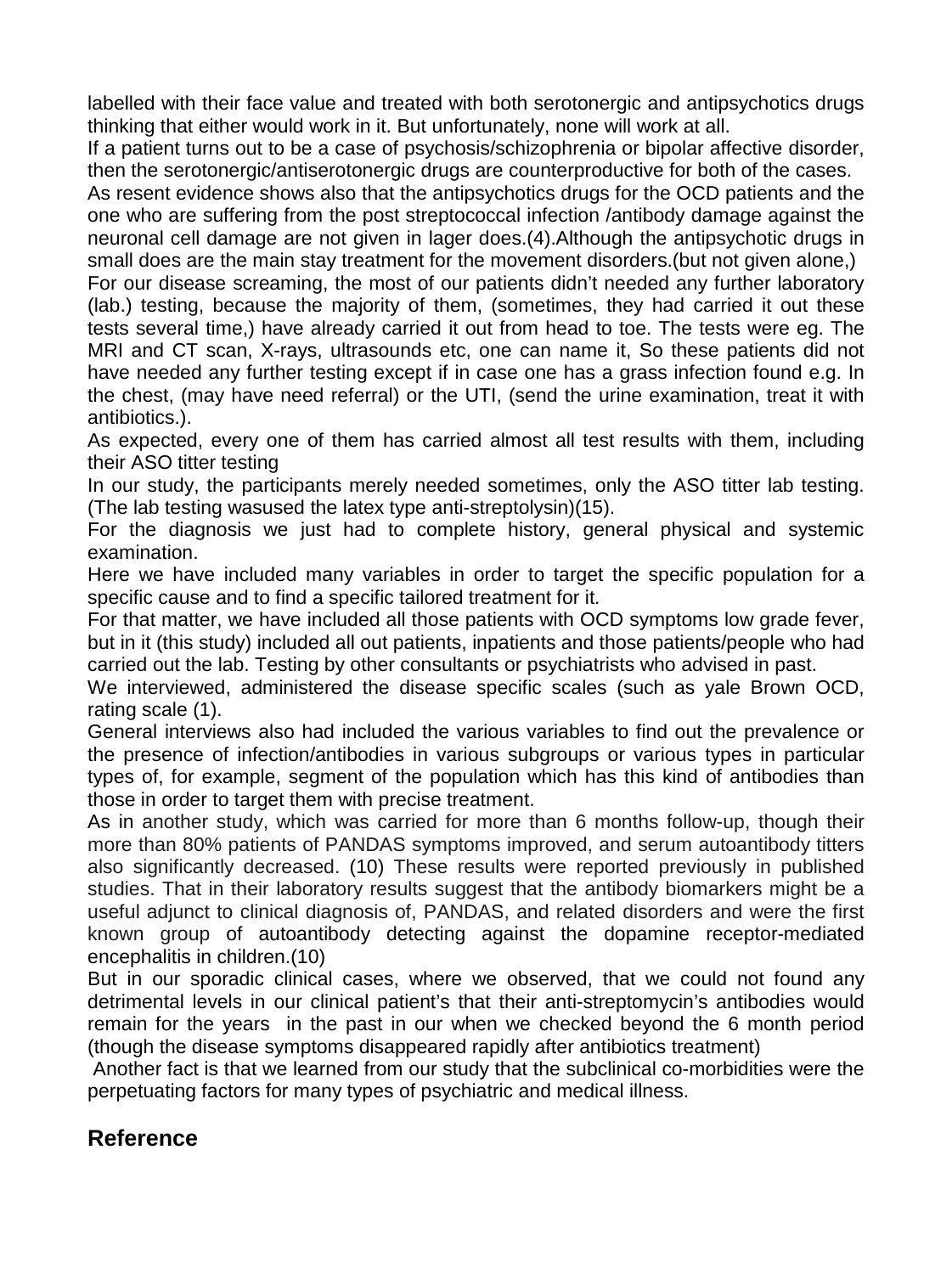1. K. Goodman, MD; Lawrence H. Price, MD; Steven A. Rasmussen, MD; Carolyn Mazure, PhD;Roberta L. Fleischmann, RN, BSN; Candy L. Hill, MS; George R. Heninger, MD; Dennis S. Charney,The Yale-Brown Obsessive Compulsive Scale Development, Use, and ReliabilityWayne MDDownloaded From: by a University Of North Carolina - Chapel Hill User on 06/19/2018.

# 2. Jacek Baj 1,\* El ˙zbietaSitarz et al

Dr R Dale, Neurosciences Unit, Wolfsan Centre, Institute of Child Health, Mecklenburg Square, London WC1N 2AP, UK; R.Dale@ion.ucl.ac.uk

3. Eliana Miller Perrin, MD, MPH; Marie Lynd Murphy, MD; Janet R. Casey, MD; Michael E. Pichichero, MD;et Al .2004,

 4. byRUSSELL C. DALE and ISOBEL HEYMANBRITI SH JOURNA L O F P SYCHIATRY BRITI SH JOURNAL O F P SYCHIATRY (2 0 02), 181, 18 8,190.

 Post-streptococcal autoimmune psychiatric Post-streptococcal autoimmune psychiatric and movement disorders in children.

 5. Morshed, S. A., Parveen, S., Leckman, J. F., Morshed, S. A., Parveen, S., Leckman, J. F., et al (2001) Biological Psychiatry, 50, .566-577.

Antibodies against neural, nuclear, cytoskeletal, and streptococcal epitopes in children and adults with and streptococcal epitopes in children and adults with, Tourette's syndrome, Sydenham's chorea, and autoimmune disorders.

6.Swedo SE, Leonard HL, Mittleman BB, et al Am J Psychiatry 1997;154:110–12. Identification of children with pediatric autoimmune neuropsychiatric disorders associated with Poststreptococcal dyskinesias 609 streptococcal infections by a marker associated with rheumatic fever.

# 7. Murphy ML, Pichichero ME Arch Podiatric Adolescent 8.Swedo SE, Rapoport JL, Cheslow DL, et al . Med 2002;156:356–61.

Prospective identification and treatment of children with pediatric autoimmune neuropsychiatric disorder associated with group A streptococcal infection (PANDAS).. High prevalence of obsessive-compulsive symptoms in patients with Sydenham's chorea. Am J Psychiatry 1989;146:246–9

9. Ferretti JJ, Stevens DL, Fischetti VA, editors. Streptococcus pyogenes: Basic Biology to Clinical Manifestations [Internet]. Oklahoma City (OK): University of Oklahoma Health Sciences Center; 2016-. PMID: 26866234 (Paediatric Autoimmune Neuropsychiatric Disorders Associated with Streptococcal Infections (PANDAS).Orifice G, et al. 2016 Feb 10. biture of entirelystics in children and adults with, Tourette's syndrome, Syder<br>immune disorders<br>memoire disorders<br>wedo SE, Leonard HL, Mittleman BB, et al Am J Psychiatry 1997;154<br>tilfication of children with pediatric a

10. Jennifer L Chain et al. Front Psychiatry. 2020.2020 Jun 24;11:564doi: 10.3389/fpsyt.2020.00564.

Collection Autoantibody Biomarkers for Basal Ganglia Encephalitis in Sydenham Chorea and Pediatric Autoimmune Neuropsychiatric Disorder Associated With Streptococcal Infections departments of Microbiology and Immunology, University of Oklahoma Health Sciences Center, Oklahoma City, OK, United **States**.